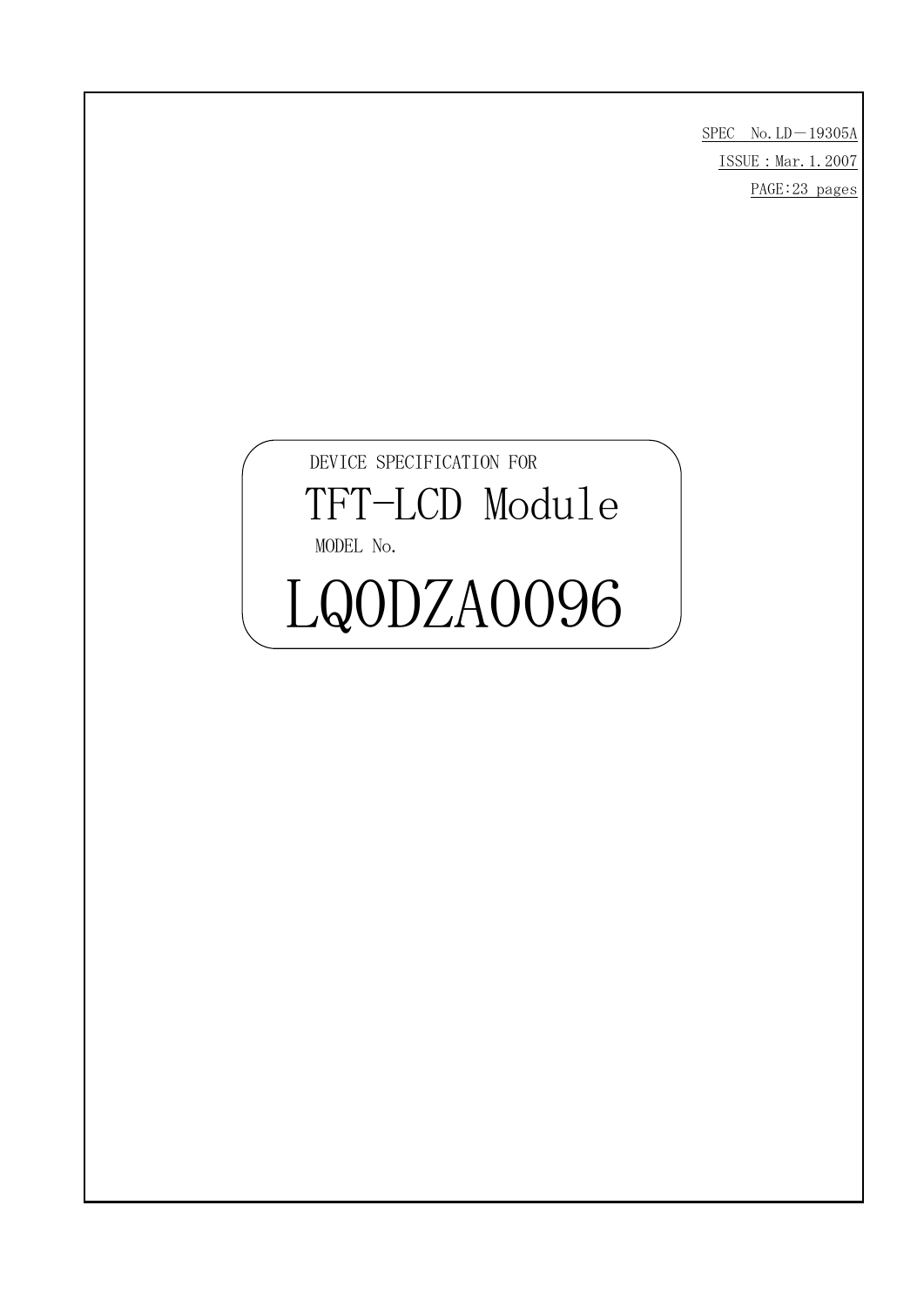These specification sheets are the proprietary product of SHARP CORPORATION("SHARP) and include materials protected under copyright of SHARP. Do not reproduce or cause any third party to reproduce them in any form or by any means, electronic or mechanical, for any purpose, in whole or in part, without the express written permission of SHARP.

In case of using the device for applications such as control and safety equipment for transportation(aircraft, trains, automobiles, etc. ), rescue and security equipment and various safety related equipment which require higher reliability and safety, take into consideration that appropriate measures such as fail-safe functions and redundant system design should be taken.

Do not use the device for equipment that requires an extreme level of reliability, such as aerospace applications, telecommunication equipment(trunk lines), nuclear power control equipment and medical or other equipment for life support.

SHARP assumes no responsibility for any damage resulting from the use of the device which does not comply with the instructions and the precautions specified in these specification sheets.

This specification sheets sheet is to guarantee the quality of the LCD module itself, only Should you need to evaluate and confirm the performance of the module, please do so when the LCD module is assembled into your finished product.

If any problem occurs in relation to the description of this specification sheets , it shall be resolved through discussion with spirit of cooperation.

Contact and consult with a SHARP sales representative for any questions about this device.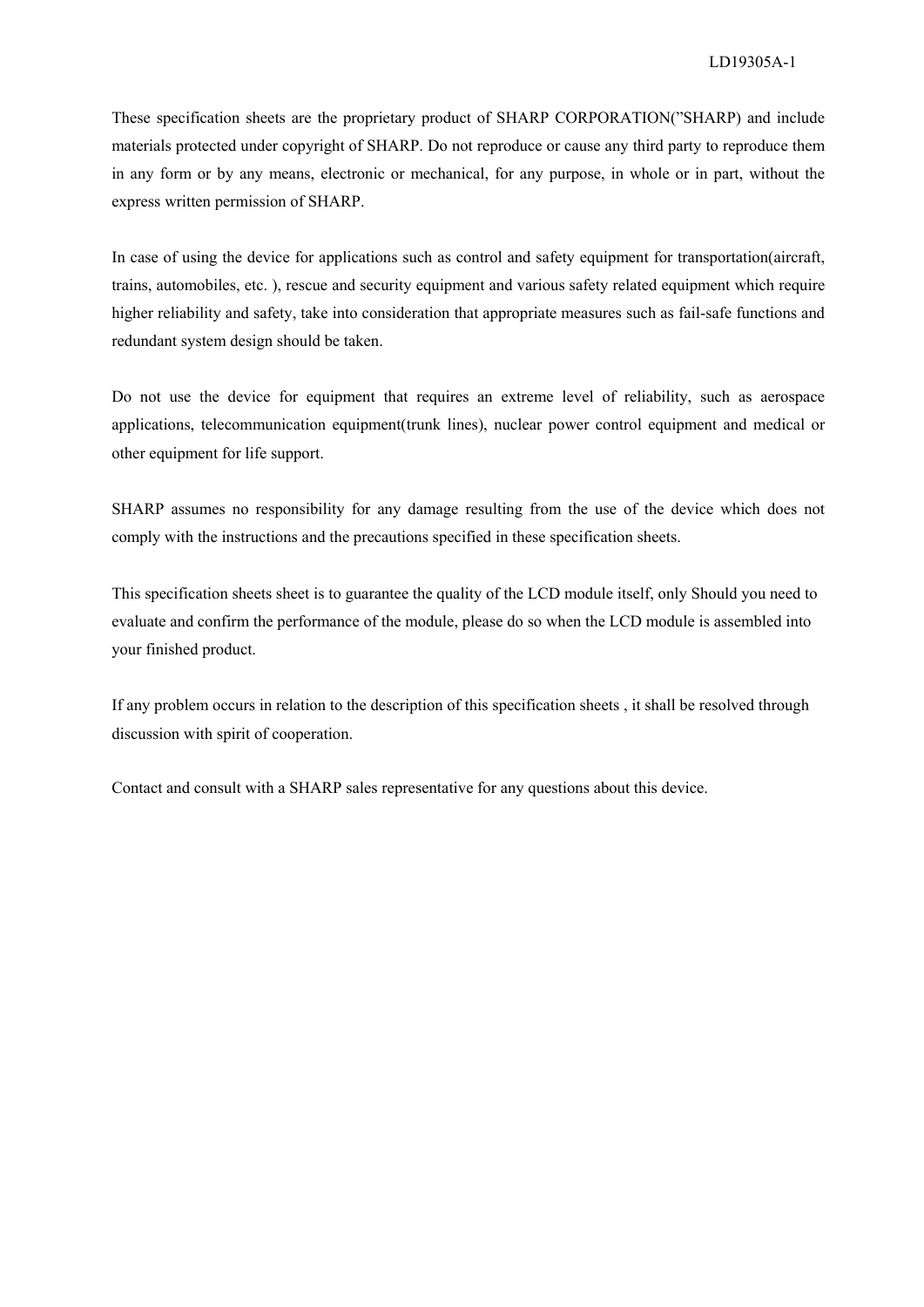| Table of contents                                                                                                                                                                                                                                                                                                                                                                                                                                                                                                                                                                                              |  |                    |
|----------------------------------------------------------------------------------------------------------------------------------------------------------------------------------------------------------------------------------------------------------------------------------------------------------------------------------------------------------------------------------------------------------------------------------------------------------------------------------------------------------------------------------------------------------------------------------------------------------------|--|--------------------|
| 1. Application                                                                                                                                                                                                                                                                                                                                                                                                                                                                                                                                                                                                 |  | 3                  |
| 2. Overview                                                                                                                                                                                                                                                                                                                                                                                                                                                                                                                                                                                                    |  | 3                  |
| 3. Mechanical Specifications                                                                                                                                                                                                                                                                                                                                                                                                                                                                                                                                                                                   |  | 3                  |
| 4. Input Terminals<br>4-1. TFT-LCD panel driving<br>4-2. Interface block diagram<br>4-3. Backlight driving                                                                                                                                                                                                                                                                                                                                                                                                                                                                                                     |  | 4<br>4<br>5<br>6   |
| 5. Absolute Maximum Ratings                                                                                                                                                                                                                                                                                                                                                                                                                                                                                                                                                                                    |  | 6                  |
| 6. Electrical Characteristics<br>6-1. TFT-LCD panel driving<br>6-2. LVDS Input Specification<br>6.2.1. Switching Characteristics<br>6.2.2. LVDS Data Input Timing<br>6-3. Backlight driving<br>6.3.1. Backlight lifetime<br>6.3.2. Inverter unit driving<br>6.3.3. SMBus Protocol<br>6.3.4. Register Definition<br>6.3.5. Brightness Control<br>6.3.6. AC Characteristics (SMB DAT, SMB CLK)<br>7. Timing characteristics of input signals<br>7-1. Timing characteristics<br>7-2. Input Data Signals and Display Position on the screen<br>8. Input Signals, Basic Display Colors and Gray Scale of Each Color |  | 7<br>9<br>9<br>-10 |
| 9. Optical Characteristics                                                                                                                                                                                                                                                                                                                                                                                                                                                                                                                                                                                     |  | 20                 |
| 10. Display Quality                                                                                                                                                                                                                                                                                                                                                                                                                                                                                                                                                                                            |  |                    |
| 11. Handling Precautions                                                                                                                                                                                                                                                                                                                                                                                                                                                                                                                                                                                       |  |                    |
| 12. Packing form                                                                                                                                                                                                                                                                                                                                                                                                                                                                                                                                                                                               |  | 22                 |
| Fig.1 Outline dimensions                                                                                                                                                                                                                                                                                                                                                                                                                                                                                                                                                                                       |  |                    |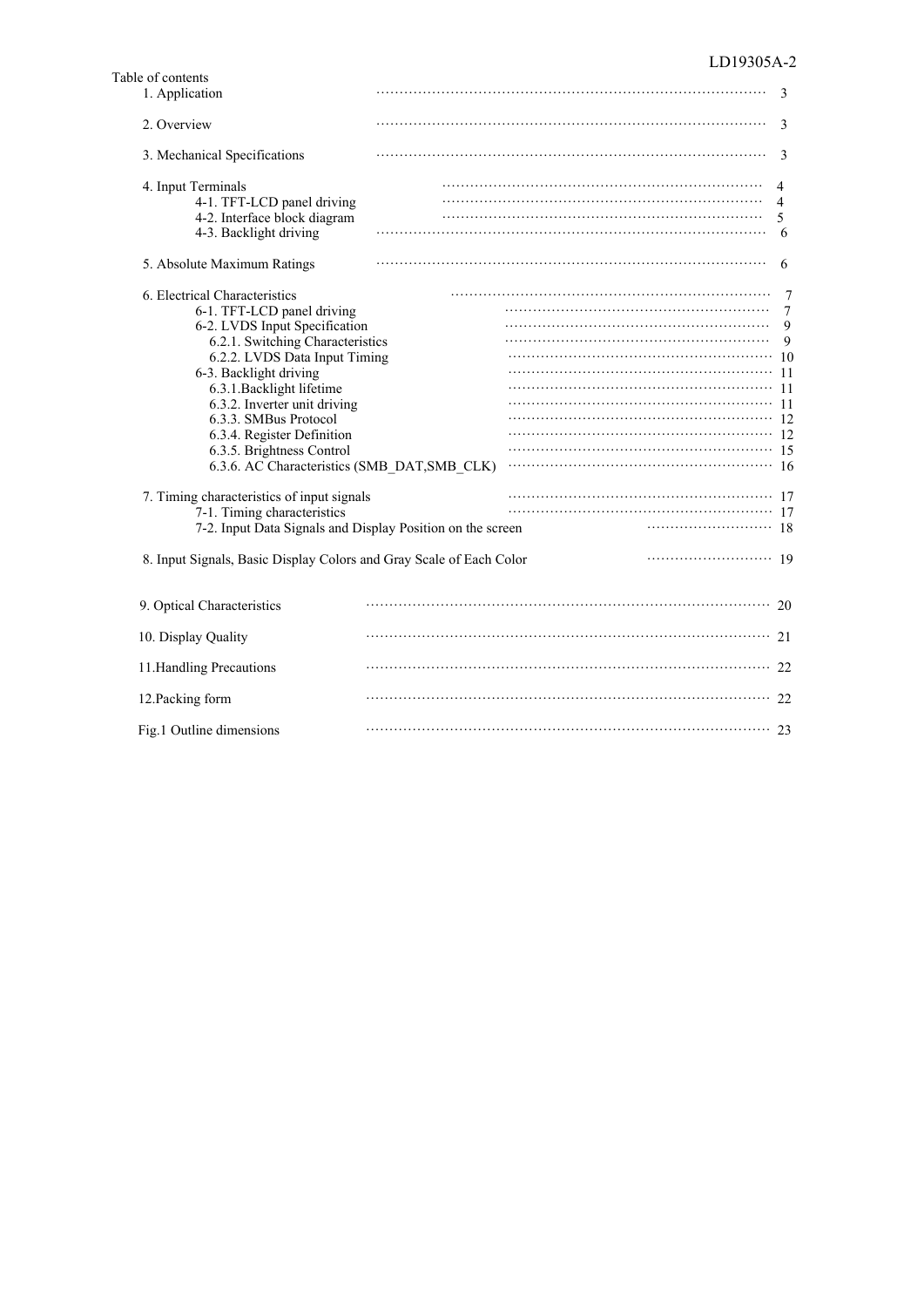#### 1. Application

These specification sheets applies to a color TFT-LCD module, LQ0DZA0096.

#### 2. Overview

 This module is a color active matrix LCD module incorporating amorphous silicon TFT (Thin Film Transistor). It is composed of a color TFT-LCD panel, driver ICs, control circuit and power supply circuit and a backlight unit. Graphics and texts can be displayed on a  $1920\times3\times1200$  dots panel with 262,144 colors by using LVDS (Low Voltage Differential Signaling) to interface and supplying +3.3V DC supply voltage for TFT-LCD panel driving and supply voltage for backlight.

Optimum viewing direction is 6 o'clock.

Backlight-driving DC/AC inverter is built in this module.

| Parameter           | Specifications                                   | Unit  |
|---------------------|--------------------------------------------------|-------|
| Display size        | 43(17.0")<br>Diagonal                            | cm    |
| Active area         | 365.76 (H) $\times$ 228.60 (V)                   | mm    |
|                     | 1920 (H) $\times$ 1200 (V)                       | pixel |
| Pixel format        | $(1$ pixel = R+G+B dots)                         |       |
| Aspect ratio        | 16:10                                            |       |
| Pixel pitch         | 0.1905 (H) $\times$ 0.1905 (V)                   | mm    |
| Pixel configuration | R,G,B vertical stripe                            |       |
| Display mode        | Normally white                                   |       |
| Surface treatment   | Anti-glare and hard-coating 5H<br>Low reflection |       |

#### 3. Mechanical Specifications

| Parameter               |        | Min.  | Typ.  | Max.  | Unit |
|-------------------------|--------|-------|-------|-------|------|
| Unit outline dimensions | Width  | 381.7 | 382.2 | 382.7 | mm   |
|                         | Height | 244.0 | 244.5 | 245.0 | mm   |
| [Note $1$ ]             | Depth  |       |       | 7.0   | mm   |
| Note 2]<br>Mass         |        |       | 730   | 750   | g    |

[Note 1] excluding inverter unit, backlight cables and the mounting tab.

[Note 2] including inverter unit.

Outline dimensions is shown in Fig.1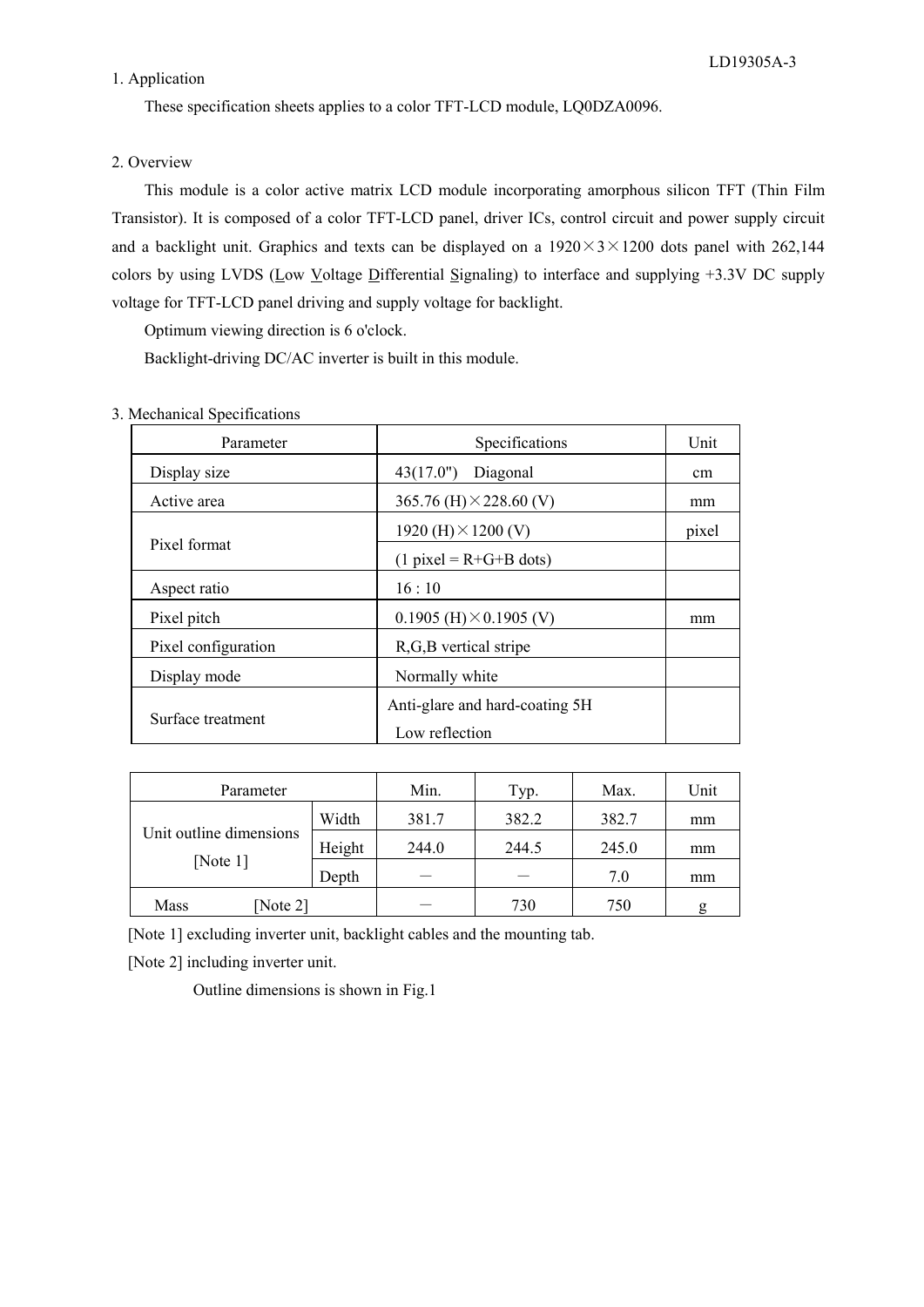#### 4. Input Terminals

# 4-1. TFT-LCD panel driving

CN1 (LVDS signals and +3.3V DC power supply)

| Pin No.                 | Symbol                           | Function                              | Remark      |
|-------------------------|----------------------------------|---------------------------------------|-------------|
| 1                       | <b>GND</b>                       |                                       |             |
| $\overline{2}$          | $V_{CC}$                         | $+3.3V$ power supply                  |             |
| $\overline{\mathbf{3}}$ | $\rm V_{CC}$                     | +3.3V power supply                    |             |
| $\overline{4}$          | $\rm V_{EDID}$                   | DCC+3.3V power supply                 |             |
| 5                       | NC                               | Reserved                              |             |
| 6                       | N <sub>C</sub>                   | Reserved                              |             |
| $\boldsymbol{7}$        | NC                               | Reserved                              |             |
| 8                       | R <sub>1</sub> IN <sub>0</sub> - | Receiver signal of A side pixel (-)   | [Note 1]    |
| 9                       | $R1IN0+$                         | Receiver signal of A side pixel $(+)$ | [Note $1$ ] |
| 10                      | <b>GND</b>                       |                                       |             |
| 11                      | $R1IN1-$                         | Receiver signal of A side pixel (-)   | [Note $1$ ] |
| 12                      | $R1IN1+$                         | Receiver signal of A side pixel $(+)$ | [Note $1$ ] |
| 13                      | <b>GND</b>                       |                                       |             |
| 14                      | $R1IN2-$                         | Receiver signal of A side pixel (-)   | [Note 1]    |
| 15                      | $R1IN2+$                         | Receiver signal of A side pixel $(+)$ | [Note $1$ ] |
| 16                      | <b>GND</b>                       |                                       |             |
| 17                      | CK1 IN-                          | Clock signal of A side pixel (-)      | [Note 1]    |
| 18                      | $CK1$ IN+                        | Clock signal of A side pixel $(+)$    | [Note $1$ ] |
| 19                      | <b>GND</b>                       |                                       |             |
| 20                      | $R2IN0-$                         | Receiver signal of B side pixel (-)   | [Note 1]    |
| 21                      | $R2IN0+$                         | Receiver signal of B side pixel $(+)$ | [Note $1$ ] |
| 22                      | <b>GND</b>                       |                                       |             |
| 23                      | $R2IN0-$                         | Receiver signal of B side pixel (-)   | [Note $1$ ] |
| 24                      | $R2IN0+$                         | Receiver signal of B side pixel $(+)$ | [Note $1$ ] |
| 25                      | <b>GND</b>                       |                                       |             |
| 26                      | $R2IN0-$                         | Receiver signal of B side pixel (-)   | [Note $1$ ] |
| 27                      | $R2IN0+$                         | Receiver signal of B side pixel $(+)$ | [Note $1$ ] |
| 28                      | <b>GND</b>                       |                                       |             |
| 29                      | CK2 IN-                          | Clock signal of B side pixel (-)      | [Note $1$ ] |
| 30                      | $CK2 IN+$                        | Clock signal of B side pixel $(+)$    | [Note $1$ ] |

[Note 1] Relation between LVDS signals and actual data is shown in following section (4-2)(7-2). [Note 2] The shielding case is connected with signal GND.

Using connector : FI-XB30SL-HF10 (JAE) or equivalent.

Corresponding connector : FI-X30M,FI-X30ML or FI-X30H (JAE)

(Sharp is not responsible to its product quality, if the user applies a connector not corresponding to the above model.)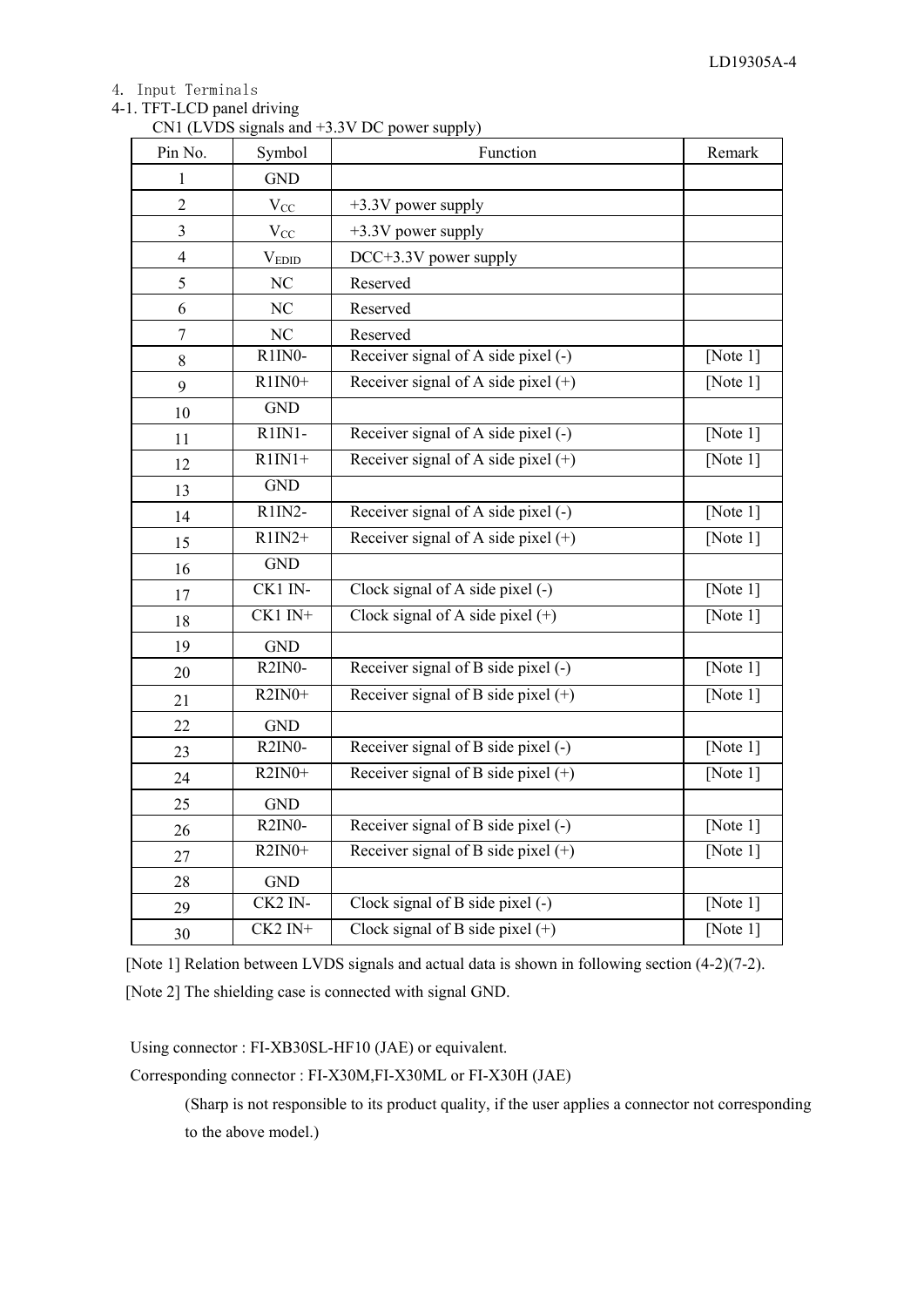### 4-2 Interface block diagram

Using receiver : Dual LVDS interface contained in a control IC

Corresponding Transmitter : THC63LVDM63A (THINE) or equivalent



[Note 1] Do not use at high-impedance for pixels on A side's TxIN 18 - 19. [Note 2] Please connect B side pixels, TxIN 18 - 19 to GND.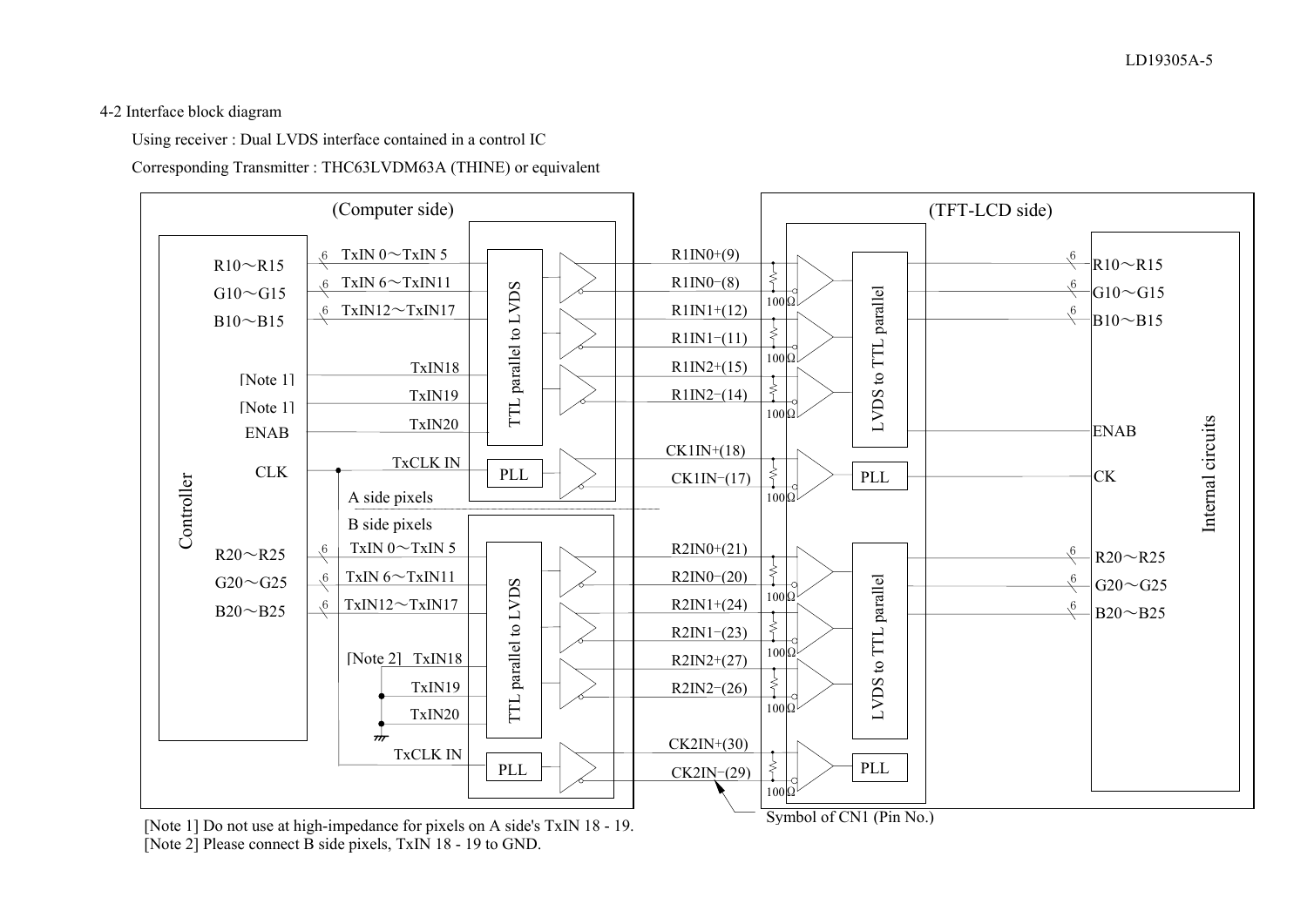#### 4-3. Backlight driving

CN2 : (Inverter signals and Inverter Power Supply)

# Using connector : LVC-D20SFYG(HONDA TSUSHIN KOGYO CO.,LTD.)

| Corresponding connector : LVC-D20LPMSG (HONDA TSUSHIN KOGYO CO.,LTD) |  |  |
|----------------------------------------------------------------------|--|--|
|----------------------------------------------------------------------|--|--|

| Pin no.        | Symbol             | Function                               | Remark |
|----------------|--------------------|----------------------------------------|--------|
|                | <b>INV SRC</b>     | Inverter power supply voltage          |        |
| $\overline{2}$ | INV_SRC            | Inverter power supply voltage          |        |
| $\overline{3}$ | <b>INV SRC</b>     | Inverter power supply voltage          |        |
| $\overline{4}$ | <b>INV SRC</b>     | Inverter power supply voltage          |        |
| 5              | <b>GND</b>         |                                        |        |
| 6              | N.C.               | This is electrically opened            |        |
| $\overline{7}$ | $V_{\text{5VALW}}$ | +5V power supply voltage               |        |
| 8              | <b>GND</b>         |                                        |        |
| 9              | SMB_DAT            | Brightness control serial data signal  |        |
| 10             | SMB CLK            | Brightness control serial clock signal |        |
| 11             | <b>GND</b>         |                                        |        |
| 12             | <b>INV PWM</b>     | PWM signal for brightness control      |        |
| 13             | <b>GND</b>         |                                        |        |
| 14             | N.C.               | This is electrically opened            |        |
| 15             | N.C.               | This is electrically opened            |        |
| 16             | N.C.               | This is electrically opened            |        |
| 17             | N.C.               | This is electrically opened            |        |
| 18             | N.C.               | This is electrically opened            |        |
| 19             | N.C.               | This is electrically opened            |        |
| 20             | N.C.               | This is electrically opened            |        |

#### 5. Absolute Maximum Ratings

|                                 |                    |                   |                | Ratings     |               | Remark      |
|---------------------------------|--------------------|-------------------|----------------|-------------|---------------|-------------|
| Parameter                       | Symbol             | Condition         | Min.           | Max.        | Unit          |             |
| Input voltage                   | $V_I$              | $Ta=+25^{\circ}C$ | $-0.3$         | $Vec{+}0.3$ | V             | [Note 1]    |
| $+3.3V$ supply voltage          | Vcc                | $Ta=+25^{\circ}C$ | $\overline{0}$ | $+4.0$      | V             |             |
| Inverter power supply voltage   | $V_{INV}$          | $Ta=+25^{\circ}C$ | $\theta$       | $+23.5$     | V             |             |
| +5V power supply voltage        | V <sub>5VALW</sub> | $Ta=+25^{\circ}C$ | $-0.3$         | $+5.5$      | V             |             |
| Inverter control signal voltage | $V_{SMB}$          | $Ta=+25^{\circ}C$ | $-0.3$         | $+5.5$      | V             | [Note $2$ ] |
|                                 | $V_{FBK}$          | $Ta=+25^{\circ}C$ | $-1.0$         | $+5.5$      | V             | [Note $3$ ] |
| Storage temperature             | <b>Tstg</b>        |                   | $-25$          | $+60$       | $\mathrm{C}$  | [Note $4$ ] |
| Operating temperature (Ambient) | Topa               |                   | $\theta$       | $+50$       | $\mathcal{C}$ |             |

[Note 1] LVDS signals , BIST

[Note 2] SMB signals

[Note 3] FPBACK signals

[Note 4] Humidity : 95%RH Max. at Ta $\leq +40^{\circ}$ C.

Maximum wet-bulb temperature at  $+39^{\circ}\text{C}$  or less at Ta $>+40^{\circ}\text{C}$ .

No condensation.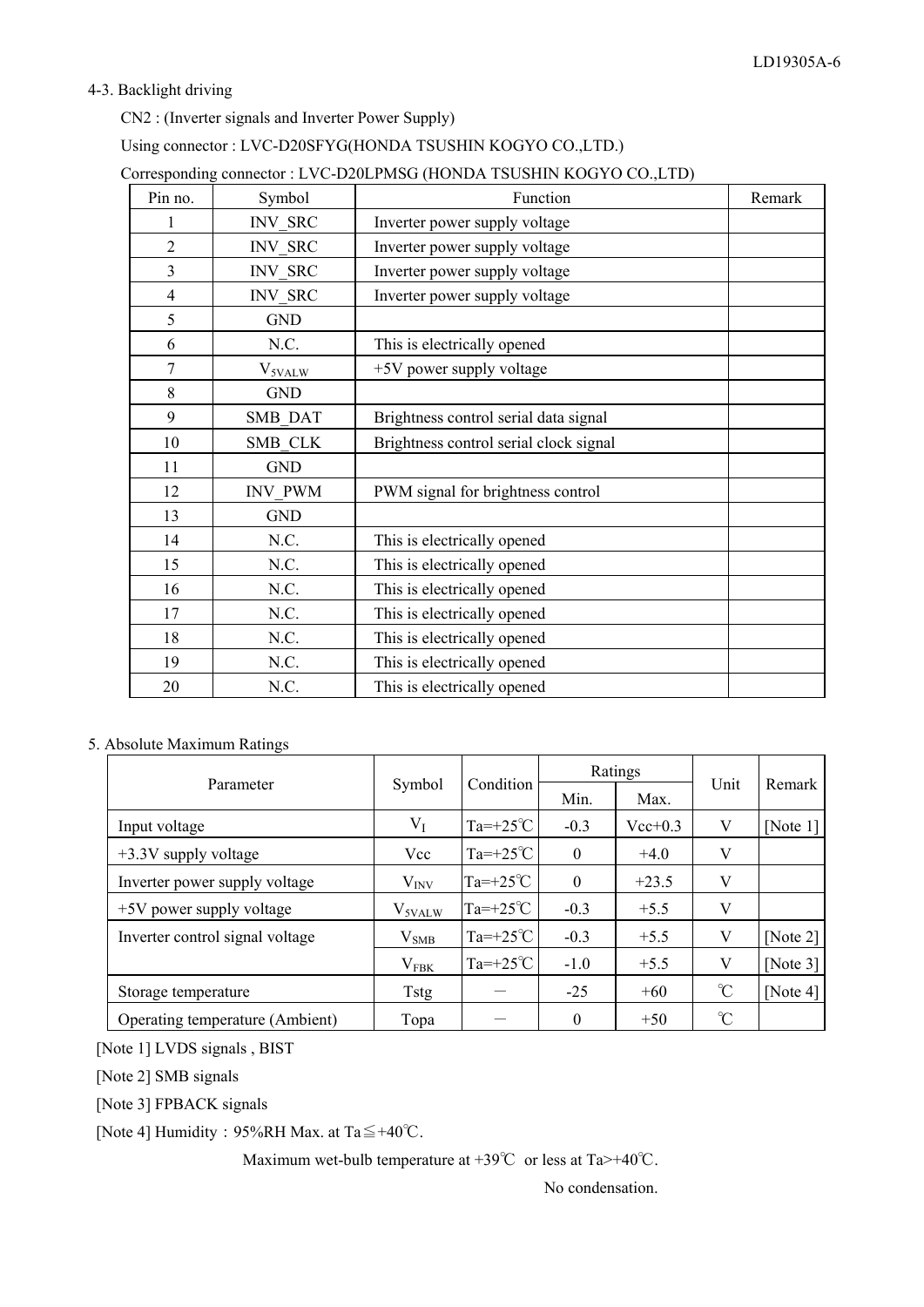### 6. Electrical Characteristics

| 6-1.TFT-LCD panel driving       |                      |                 |         |                                 |          |            | $Ta = +25^{\circ}C$       |
|---------------------------------|----------------------|-----------------|---------|---------------------------------|----------|------------|---------------------------|
| Parameter                       |                      | Symbol          | Min.    | Typ.                            | Max.     | Unit       | Remark                    |
| Supply voltage                  |                      | Vcc             | $+3.0$  | $+3.3$                          | $+3.6$   | V          | [Note $2$ ]               |
| Current dissipation             |                      | Icc             |         | 580                             | 920      | mA         | [Note $3$ ]               |
| Permissive input ripple voltage |                      | $V_{RP}$        |         |                                 | 100      | $mV_{P-P}$ | $Vcc = +3.3V$             |
| Input voltage range             |                      | $V_I$           | 0       |                                 | 2.4      | V          | LVDS signals              |
| Differential input              | High                 | V <sub>TH</sub> |         |                                 | $+100$   | mV         | $V_{CM} = +1.2V$          |
| threshold voltage               | Low                  | $\rm V_{TL}$    | $-100$  |                                 |          | mV         | [Note $1$ ]               |
| Input current                   | High                 | $I_{OH1}$       |         | $\hspace{0.1mm}-\hspace{0.1mm}$ | $\pm 10$ | $\mu$ A    | $V_I = +2.4V$ Vcc = +3.6V |
|                                 | Low                  | $I_{OL1}$       |         | $\overline{\phantom{0}}$        | $\pm 10$ | $\mu$ A    | $V_I = 0V$ Vcc = 3.6V     |
| Terminal resistor               |                      | $R_T$           |         | 100                             |          | Ω          | Differential input        |
| Input voltage                   | High                 | $V_{IH}$        | 2.5     |                                 |          | V          | <b>BIST</b>               |
|                                 | Low                  | $V_{IL}$        |         | $\qquad \qquad \blacksquare$    | 0.7      | V          |                           |
| Input current                   | $High(V_{IH} = Vcc)$ | $I_{OH2}$       |         |                                 | 200      | $\mu$ A    |                           |
|                                 | $Low(VIL=0V)$        | $I_{OL2}$       | $-10.0$ |                                 |          | $\mu$ A    |                           |

[Note  $1$ ]  $V_{CM}$  : Common mode voltage of LVDS driver.

[Note 2] On-off conditions for supply voltage



| <b>D</b> ymou | IVIIII. | ivias. | <b>UIII</b> | <b>INGHIAIN</b> |
|---------------|---------|--------|-------------|-----------------|
| tı            |         | 10     | ms          |                 |
| t2            |         |        | c           |                 |
| t3            |         |        |             |                 |
| t4            |         | 400    | ms          |                 |
| t5            | 200     |        | ms          |                 |
| t6            | 180     |        | ms          | $*1$            |
|               |         |        | ms          | $*1$            |

\*1 : As for the power sequence for backlight, it is recommended to apply above mentioned input timing. If the backlight is lit on and off at a timing other than shown above, displaying image may get disturbed. This is due to variation of output signal from timing generator when LVDS signal is changed from on to off or vice versa, but has no harm to the module itself.

[Note] Do not keep the interface signal high-impedance or unusual signal when power is on.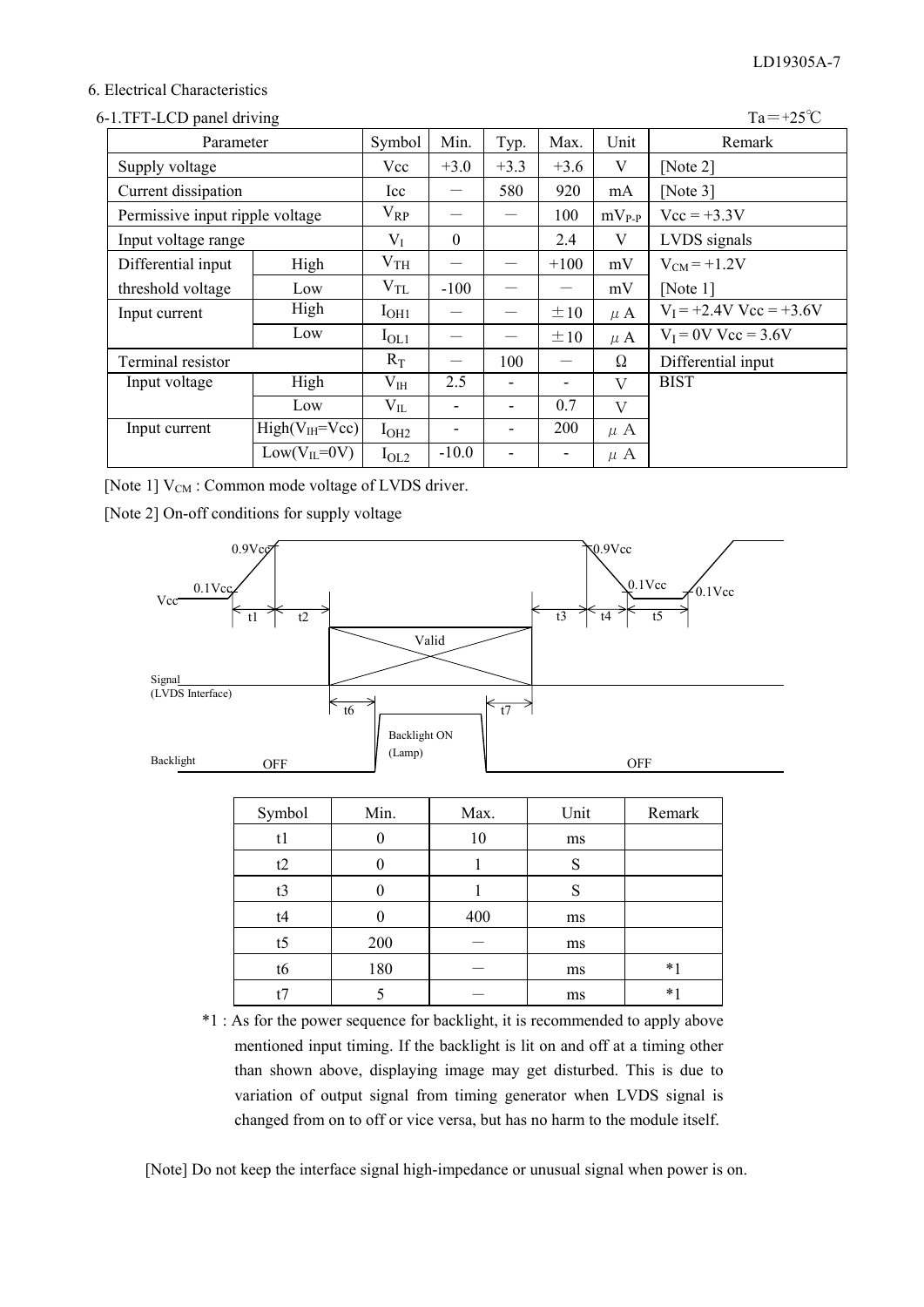Vcc-dip conditions

1)  $2.5 \text{ V} \leq \text{Vcc} < 3.0 \text{ V}$ 

td $\leq$ 10 ms

Under above condition, the display image should return to an appropriate figure after Vcc voltage recovers.

2)  $Vcc < 2.5 V$ 

Vcc-dip conditions should also follow the On-off conditions for supply voltage

[Note 3] Typical current situation : 16-gray-bar pattern.  $Vcc=+3.3V$ 

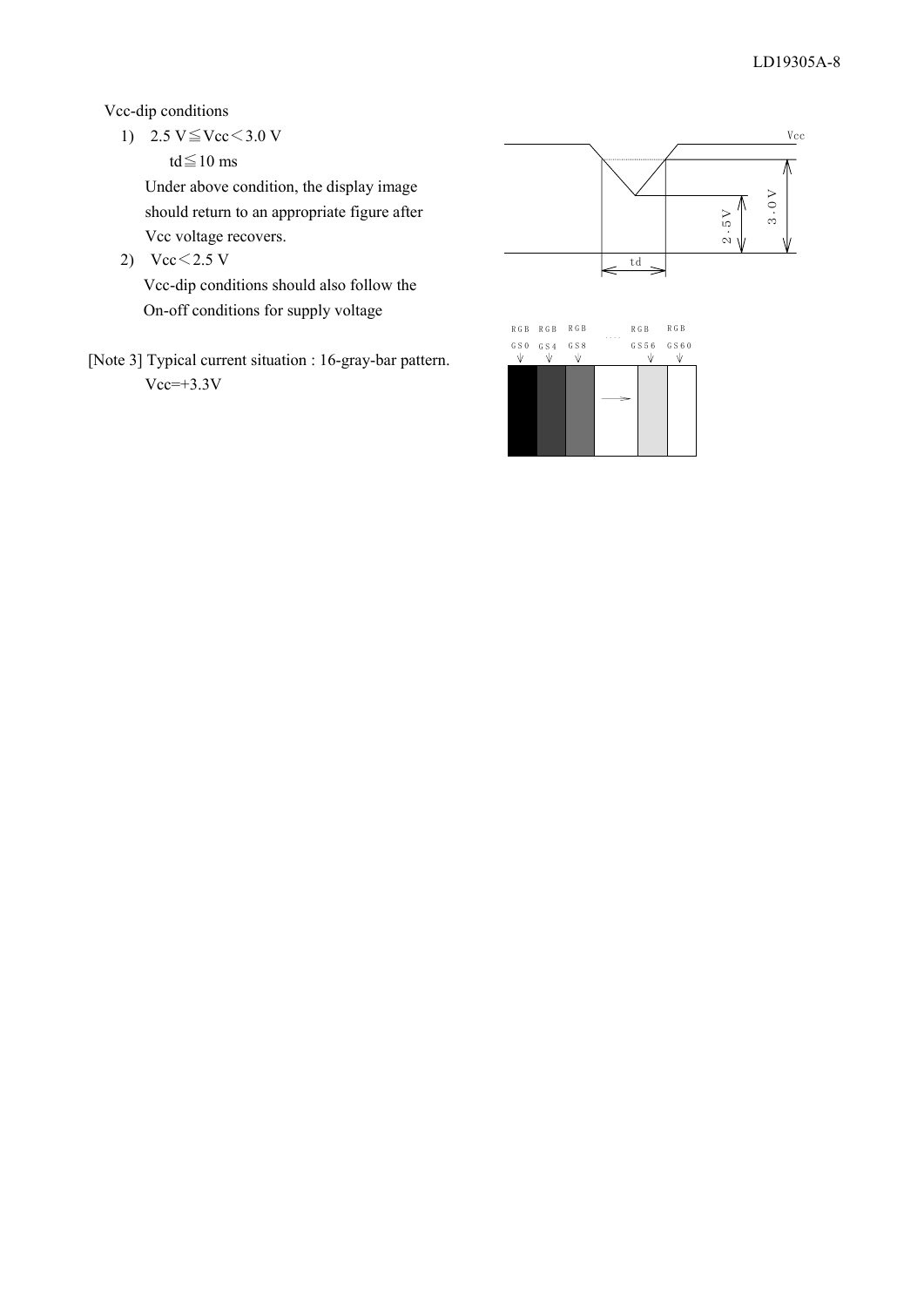### 6-2. LVDS Input Specification

| Vcc=+3.0V $\sim$ +3.6V, Ta=0°C $\sim$ +50°C<br>6.2.1. Switching Characteristics |                |                             |                          |                             |      |
|---------------------------------------------------------------------------------|----------------|-----------------------------|--------------------------|-----------------------------|------|
| Parameter                                                                       | Symbol         | Min                         | Typ.                     | Max.                        | Unit |
| Input Data Position 0 (tRCIP=18.52ns)                                           | $t_{\rm RIPI}$ | $-0.25$                     | 0.0                      | $+0.25$                     | ns   |
| Input Data Position 1 (tRCIP=18.52ns)                                           | $t_{\rm RIP0}$ | $t_{\text{RCIP}}$ /7-0.25   | $t_{\text{RCIP}}/7$      | $t_{\rm RCIP}/7+0.25$       | ns   |
| Input Data Position 2 (tRCIP=18.52ns)                                           | $t_{RIP6}$     | 2 t <sub>RCIP</sub> /7-0.25 | 2 t <sub>RCIP</sub> /7   | 2 t <sub>RCIP</sub> /7+0.25 | ns   |
| Input Data Position 3 (tRCIP=18.52ns)                                           | $t_{\rm RIP5}$ | 3 t <sub>RCIP</sub> /7-0.25 | $3$ t <sub>RCIP</sub> /7 | 3 t <sub>RCIP</sub> /7+0.25 | ns   |
| Input Data Position 4 (tRCIP=18.52ns)                                           | $t_{RIP4}$     | 4 t <sub>RCIP</sub> /7-0.25 | 4 t <sub>RCIP</sub> /7   | 4 t <sub>RCIP</sub> /7+0.25 | ns   |
| Input Data Position 5 (tRCIP=18.52ns)                                           | $t_{\rm RIP3}$ | 5 t <sub>RCIP</sub> /7-0.25 | 5 t <sub>RCIP</sub> /7   | 5 t <sub>RCIP</sub> /7+0.25 | ns   |
| Input Data Position 6 (tRCIP=18.52ns)                                           | $t_{RIP2}$     | 6 t <sub>rCIP</sub> /7-0.25 | 6 t <sub>rcIP</sub> $/7$ | 6 t <sub>RCIP</sub> /7+0.25 | ns   |
| Phase Lock Loop Set                                                             | $t_{RPLL}$     |                             |                          | 10                          | ms   |
| <b>Input Clock Period</b>                                                       | <b>t</b> rcip  | 12.1                        | 13.1                     | 20                          | ns   |
| Skew Time between CK1IN and CK2IN                                               | $t_{CK12}$     | $-2.0$                      | 0.0                      | $+2.0$                      | ns   |

# AC Timing Diagrams LVDS Inputs



AC Timing Diagrams LVDS Input CLK Skew

Vdiff=(RxINy+)-(RxINy-), (CKxIN+)-(CKxIN-)

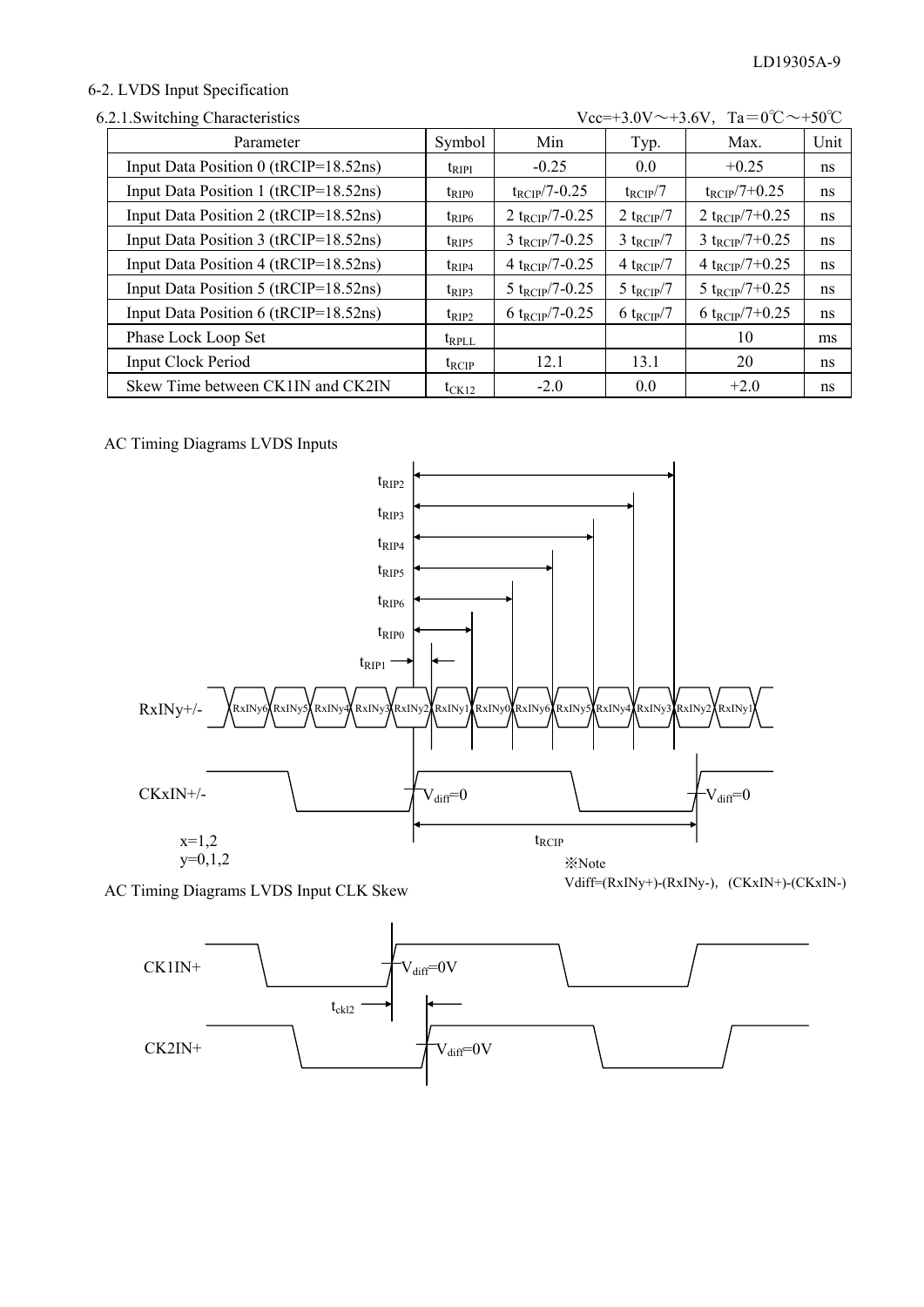#### LVDS Phase Lock Loop Set



#### 6.2.2.LVDS Data Input Timing

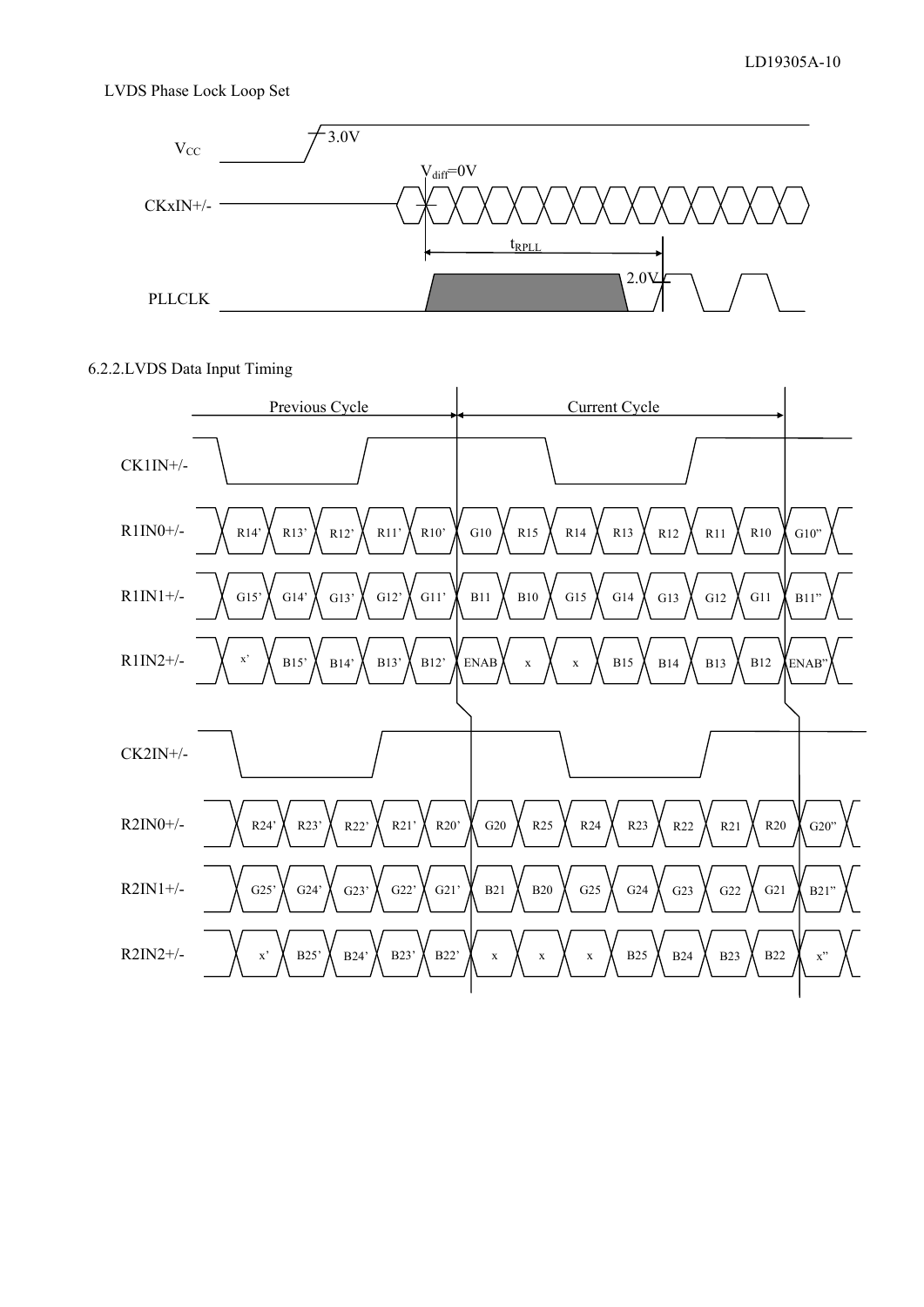#### 6-3. Backlight driving

#### 6.3.1.Backlight lifetime

 The backlight system is an edge-lighting type with single CCFT (Cold Cathode Fluorescent Tube). The lifetime of the lamp are shown in the following table.

| Parameter      | Symbol         | Min.  | Typ. | Max. | Unit | Remark |
|----------------|----------------|-------|------|------|------|--------|
| Lamp life time | L <sub>L</sub> | 2,000 | -    | -    | Hour | Note)  |

[Note] Lamp life time is defined as the time when ① occurs in the continuous operation under the condition of Ta =  $25^{\circ}$ C and SMB\_DAT=FF<sub>HEX</sub>

Ԙ Brightness becomes 50 % of the original value under standard condition.

| 6.3.2. Inverter unit driving  |                              |                     |                            |                  |     |       |      | $Ta=+25^{\circ}C$ |
|-------------------------------|------------------------------|---------------------|----------------------------|------------------|-----|-------|------|-------------------|
| Parameter                     |                              | Symbol              | Condition                  | Min.             | Typ | Max   | Unit | Remark            |
|                               | Inverter supply voltage      |                     |                            | 7.5              |     | 20.48 | V    |                   |
|                               | Inverter current dissipation | $I_{\rm{INV}}$      | $V_{\text{INV}}=7.5V$      | 60               |     | 880   |      |                   |
|                               |                              |                     | $V_{\text{5VALW}} = 5.0 V$ |                  |     |       | mA   | [Note]            |
|                               |                              |                     | $V_{\text{INV}}=20.48V$    | 20               |     | 380   |      |                   |
|                               |                              |                     | $V_{\text{5VALW}} = 5.0 V$ |                  |     |       |      |                   |
|                               | Brightness control IC        | V <sub>5VALW</sub>  |                            | 4.75             | 5.0 | 5.2   | V    |                   |
|                               | supply voltage               |                     |                            |                  |     |       |      |                   |
| Brightness control IC current |                              | $I_{\text{5VALW}}$  | $V_{\text{5VALW}} =$       |                  |     | 15    | mA   |                   |
|                               | dissipation                  |                     | $4.75{\sim}5.2V$           |                  |     |       |      |                   |
|                               |                              |                     | SMB DAT=FF <sub>HEX</sub>  |                  |     |       |      |                   |
| SMB                           | Input voltage                |                     | $V_{5VALW}$ =              | $\mathbf{0}$     |     | 0.7   | V    |                   |
| <b>DAT</b>                    | Low                          | $V_{SMB_H}$         | $4.75 \sim 5.2 V$          |                  |     |       |      |                   |
| SMB                           | Input voltage                |                     | $V_{5VALW}$ =              | 2.1              |     |       | V    |                   |
| <b>CLK</b>                    | High                         | $V_{SMB\_L}$        | $4.75{\sim}5.2V$           |                  |     |       |      |                   |
|                               | Input voltage                |                     | $V_{\text{5VALW}} =$       |                  |     |       |      |                   |
|                               | Low                          | $V_{\text{PWM H}}$  | $4.75 \sim 5.2 V$          | $\boldsymbol{0}$ |     | 0.7   | V    |                   |
| <b>INV_PWM</b>                | Input voltage                |                     | $V_{\text{5VALW}} =$       |                  |     |       |      |                   |
|                               | High                         | $V_{\text{PWM\_L}}$ | $4.75 \sim 5.2 V$          | 2.1              |     |       | V    |                   |

[Note]: Brightness control from minimum to maximum

6.3.3. Power ON/OFF sequence

 $7.5V \leq V_{\text{INV}} \leq 20.48$  V  $20 \text{ ms } \leq t d$ 

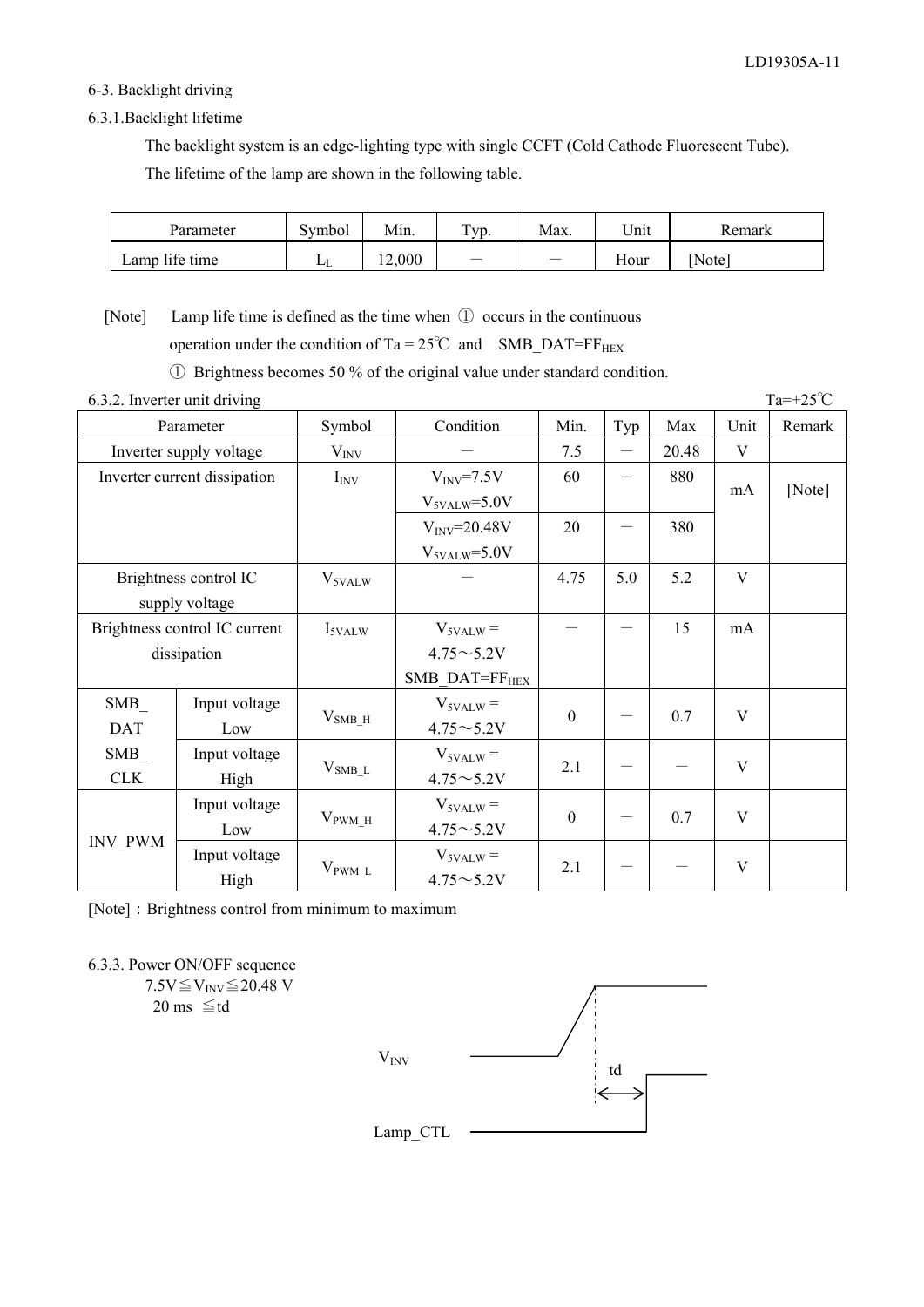#### 6.3.3 SMB PROTOCOL

#### 1)Read byte format



#### 6.3.4 Register Definition

| <b>SMBus</b> | Command |          | Data-Register Bit Assignment |                  |          |                  |                    |                  |                  |
|--------------|---------|----------|------------------------------|------------------|----------|------------------|--------------------|------------------|------------------|
| Protocol     | byte    | Bit7     | Bit <sub>6</sub>             | Bit <sub>5</sub> | Bit4     | Bit3             | Bit <sub>2</sub>   | Bit1             | Bit <sub>0</sub> |
|              |         | (MSB)    |                              |                  |          |                  |                    |                  | (LSB)            |
| Read/Write   | 0x00    | BRT7     | BRT <sub>6</sub>             | BRT <sub>5</sub> | BRT4     | BRT3             | BRT <sub>2</sub>   | BRT1             | BRT <sub>0</sub> |
| Read/Write   | 0x01    | Reserved | Reserved                     | ALSDEL1          | ALSDEL0  | ALS CTL          | PWM MD             | <b>PWM SEL</b>   | <b>LAMP CTL</b>  |
| Read only    | 0x02    | Reserved | Reserved                     | Reserved         | Reserved | <b>LAMP STAT</b> | <b>OV CURR</b>     | Reserved         | <b>FAULT</b>     |
| Read only    | 0x03    | MFG4     | MFG3                         | MFG <sub>2</sub> | MFG1     | MFG0             | REV <sub>2</sub>   | REV <sub>1</sub> | <b>REV0</b>      |
| Read only    | 0x04    | ALS7     | ALS <sub>6</sub>             | ALS <sub>5</sub> | ALS4     | ALS3             | ALS <sub>2</sub>   | ALS <sub>1</sub> | ALS <sub>0</sub> |
| Read/Write   | 0x05    | ALSLL7   | ALSLL6                       | ALSLL5           | ALSLL4   | ALSLL3           | ALSLL <sub>2</sub> | ALSLL1           | <b>ALSLL0</b>    |
| Read/Write   | 0x06    | ALSHL7   | ALSHL6                       | ALSHL5           | ALSHL4   | ALSHL3           | ALSHL2             | ALSHL1           | <b>ALSHLO</b>    |

1)Brightness Control Register [0x00]

A write-byte cycle to register 0x00 sets the brightness level if the inverter is in SMBus mode.A write-byte cycle to register 0x00 has no effect if the inverter is not in SMBus mode.

A read-byte cycle to register 0x00 returns the current brightness level regardless of the operation mode.

| Bit7 | Bit6 | Bit5 | Bit4 | Bit3 | Bit2 | Bit1 | Bit0 |
|------|------|------|------|------|------|------|------|
| BRT7 | BRT6 | BRT5 | BRT4 | BRT3 | BRT2 | BRT1 | BRT0 |

BRT[7..0]: 256 Brightness Level

FF: Max. Brightness

 $\downarrow$ 

00: Min. Brightness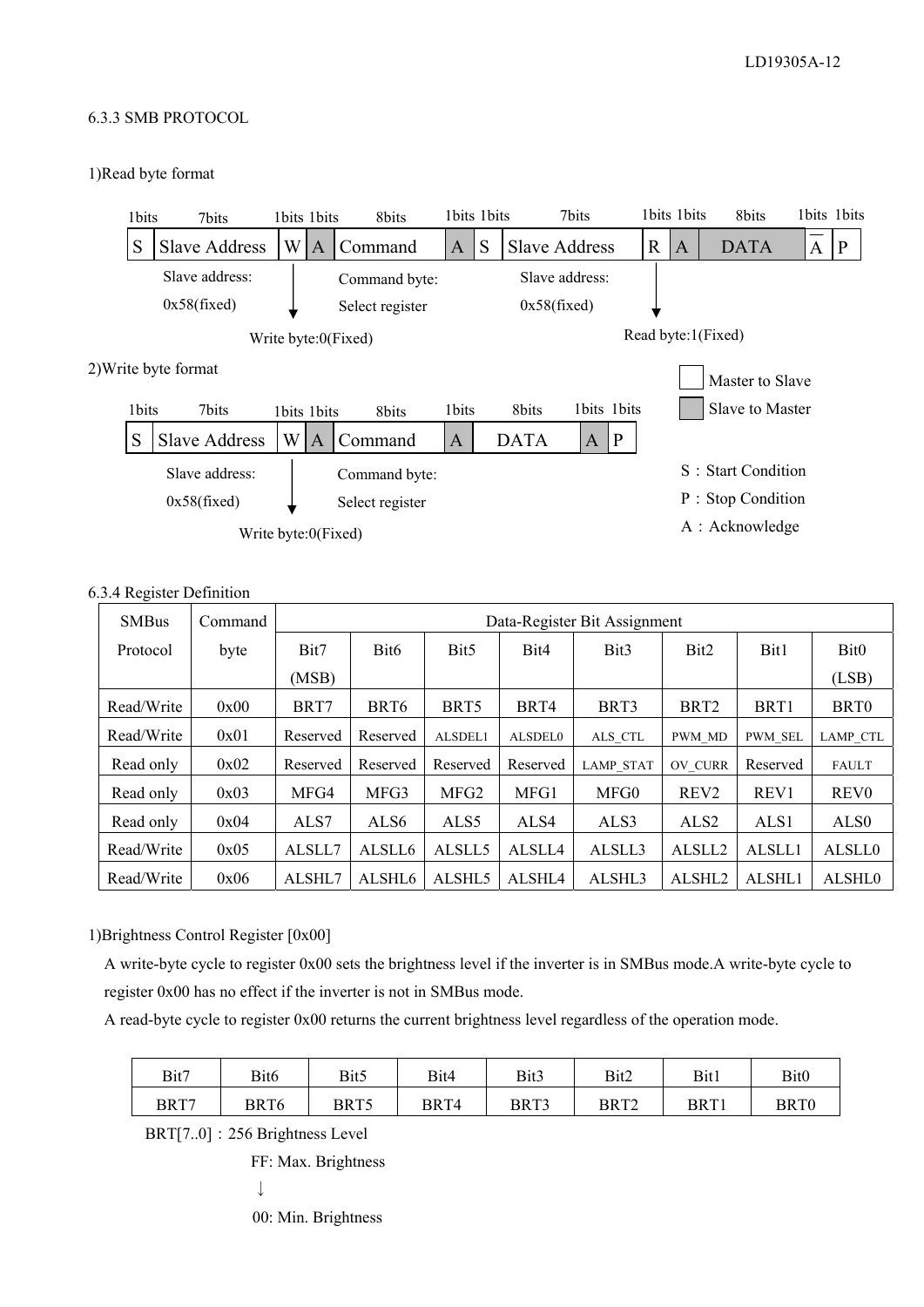#### 2)Device Control Register [0x01]

This register has a single bit that controls the inverterON/OFF state, 3 bits that control the operating mode of the inverter, and 2 bits for setting ALS delay time.

| Bit7     | Bit6     | Bit5           | Bit4           | Bit3    | Bit2   | Bit1           | Bit0            |
|----------|----------|----------------|----------------|---------|--------|----------------|-----------------|
| Reserved | Reserved | <b>ALSDEL1</b> | <b>ALSDEL0</b> | ALS CTL | PWM MD | <b>PWM SEL</b> | <b>LAMP CTL</b> |

ALSDEL1, ALSDEL0 : ALS delay select bit.

ALS CTL: Ambient-light-sensor select bit ( $1 =$  use ALS,  $0 =$  not use ALS).

PWM\_MD: PWM mode select bit (1 = absolute brightness,  $0 =$  percentage change).

PWM\_SEL: Brightness control select bit (1 = control by PWM,  $0 =$  control by SMBus).

LAMP CTL: Inverter on/off bit ( $1 = on$ ,  $0 = off$ ).

A value of 1 written to LAMP\_CTL turns on the lamp. A value of zero written to LAMP\_CTL turns off the lamp.

The PWM\_SEL bit determines whether the SMBus or PWM input should control brightness when the inverter is not in ALS mode. This bit has no effect when ALS\_CTL is set to 1.

The PWM\_MD bit selects the manner in which the PWM input is to be interpreted. When this bit is zero, the PWM input reflects a percentage change in the current brightness and follows the following equation:

 $DPST$  brightness =  $BRT_{CURRENT} \times DPWM$ 

BRT<sub>CURRENT</sub>: the current brightness setting from either ALS or SMBus without influence from the PWM input DPWM : Duty cycle of the PWM signal

When PWM\_MD bit is 1, the PWM input has no effect on the brightness setting unless the inverter is in PWM mode. When ALS CTL is 1, the inverter controls brightness based primarily on the light reading from the ALS.However, the ALS brightness setting can be modified if the PWM\_MD bit is set to zero. When the ALS\_CTL bit is zero, the inverter controls the brightness according to the PWM input (PWM mode), the SMBus setting(SMBus mode), or a combination of the two (SMBus mode with DPST).

Delay Time Setting

| ALSDEL1 | ALSDEL1 | DELAY TIME(ms) |
|---------|---------|----------------|
|         |         | 25             |
|         |         | 15             |
|         |         | 10             |
|         |         | 20 (default)   |

3)Fault/Status Register [0x02]

| Bit7     | Bit6     | Bit5     | Bit4     | Bit3             | Bit2              | <b>Bit1</b> | Bit0  |
|----------|----------|----------|----------|------------------|-------------------|-------------|-------|
| Reserved | Reserved | Reserved | Reserved | <b>LAMP STAT</b> | <b>CURR</b><br>ЭV | Reserved    | FAULT |

LAMP STAT: Lamp status bit (1 = lamp on, 0 = lamp off).

OV CURR: Secondary/UL overcurrent fault (1 = secondary/UL overcurrent fault,  $0 =$  no secondary/UL overcurrent). FAULT: Fault bit ( $1 =$  open-lamp or primary overcurrent fault,  $0 =$  no fault).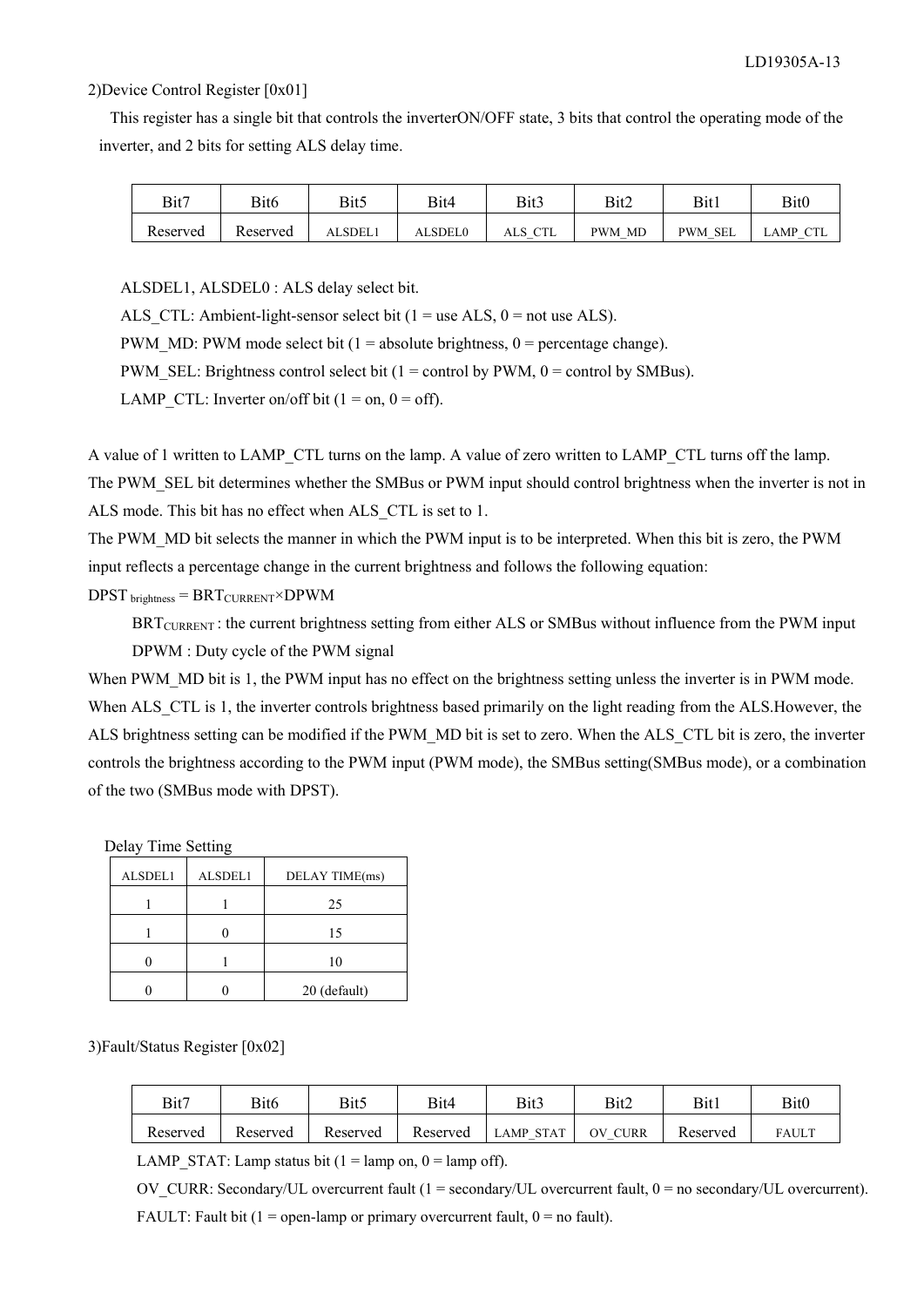This register has 3 status bits that allow monitoring the inverter's operating state.

Bit 0 is a logical OR of open-lamp fault and overcurrent fault.Bit 2 indicates secondary/UL overcurrent fault.

Bit 3 always indicates the current lamp on/off status.

The remaining bits are reserved. All reserved bits return 0 when read. All the bits in this register are read only. A writebyte cycle to register 0x02 has no effect.

Write zero to bit 0 of register 0x01 to clear the fault bit.

#### 4)Identification Register [0x03]

The identification register contains two bit fields to denote the manufacturer and the silicon revision.

This register is read only. A write-byte cycle to register 0x03 has no effect.

| Bit7 | Bit6 | Bit5 | Bit4 | Bit3 | Bit2             | Bit1 | Bit <sub>0</sub> |
|------|------|------|------|------|------------------|------|------------------|
| MFG4 | MFG3 | MFG2 | MFG1 | MFG0 | REV <sub>2</sub> | REV1 | REV0             |

MFG[4..0]: Manufacturer ID (the vendor ID for Maxim is 0).

REV[2..0]: Silicon rev (revs 0–7 allowed for silicon spins).

#### 5)ALS Status Register [0x04]

The ALS should return a value reflecting the brightness setting based on the ALS input. The register has 8 bits that define a full range of 256 brightness levels.

The register is read only and a write-byte cycle has no effect. A read-byte cycle to register 0x04 returns the current reading of ALS, regardless of the operating mode set in register 0x01.

| Bit7 | Bit <sub>6</sub> | Bit5 | Bit4 | Bit3 | Bit2             | Bit1 | Bit <sub>0</sub> |
|------|------------------|------|------|------|------------------|------|------------------|
| ALS7 | ALS6             | ALS5 | ALS4 | ALS3 | ALS <sub>2</sub> | ALS1 | ALS0             |

ALS[7..0]: 256 steps of ambient-light sensor reading.

#### 6)ALS Low-Limit Register [0x05]

A write-byte cycle to register 0x05 sets the lowest possible brightness value that can be set based on ALS inputs.

If the brightness setting due to ALS is lower than the value written to this register, the inverter increases the brightness setting to the written value.

A read-byte cycle to register 0x05 returns the current minimum brightness value that can be set based on ALS inputs.

| Bit7   | Bit6   | Bit5   | Bit4   | Bit3   | Bit2   | Bit1   | Bit <sub>0</sub> |
|--------|--------|--------|--------|--------|--------|--------|------------------|
| ALSLL7 | ALSLL6 | ALSLL5 | ALSLL4 | ALSLL3 | ALSLL2 | ALSLL. | <b>ALSLLO</b>    |

ALSLL[7..0]: The lowest brightness setting that can be set based on ALS inputs.

#### 7)ALS High-Limit Register [0x06]

A write-byte cycle to register 0x06 sets the highest possible brightness value that can be set based on ALS inputs.

If the brightness setting due to ALS is higher than the value written to this register, the inverter decreases the brightness setting to the written value.

A read-byte cycle to register 0x06 returns the current maximum brightness value that can be set based on ALS inputs.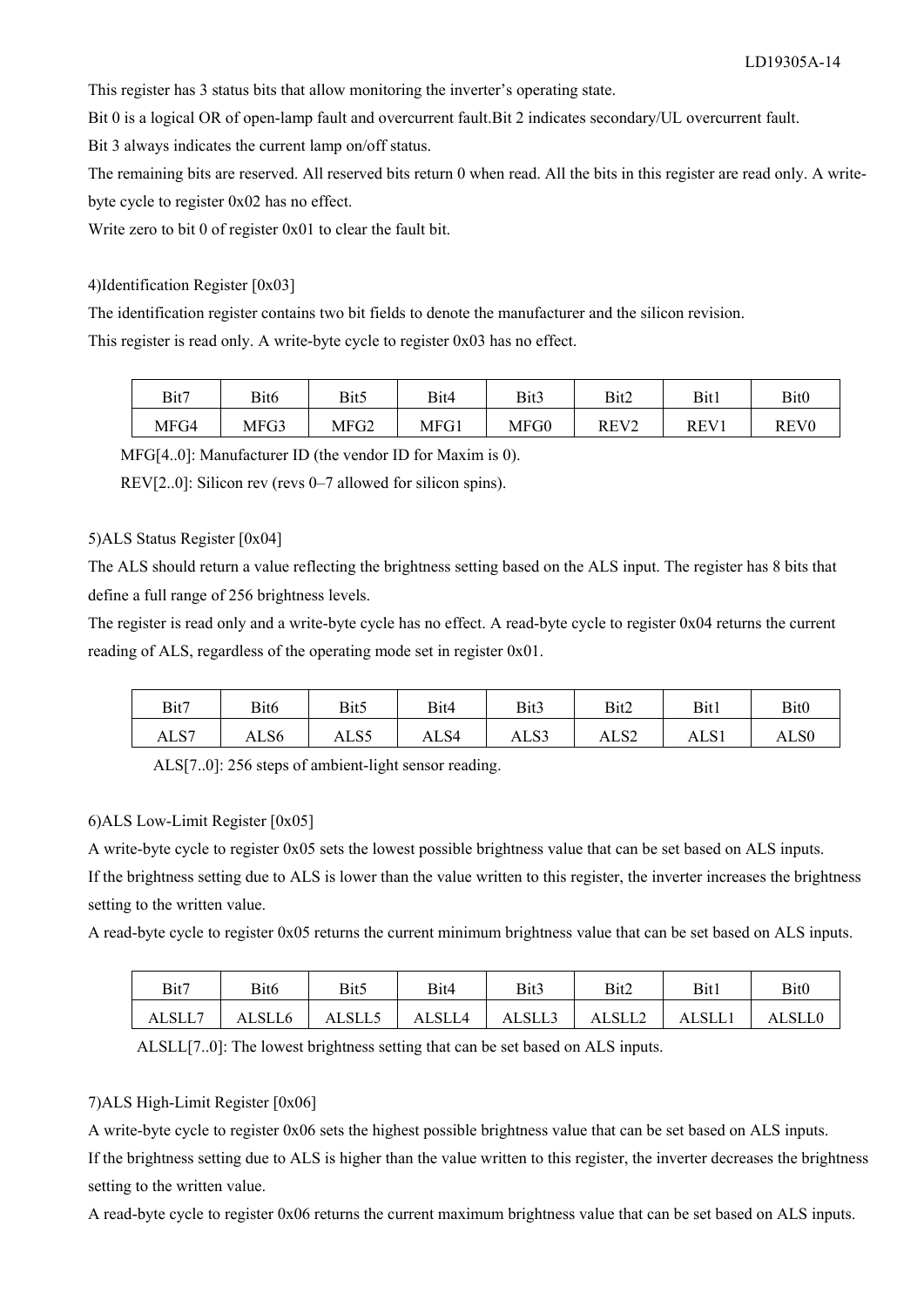The default value of register 0x06 is 0xFF,which corresponds to the maximum brightness.

| Bit7   | Bit6   | Bit5   | Bit4   | Bit3   | Bit2   | Bit1          | Bit <sub>0</sub> |
|--------|--------|--------|--------|--------|--------|---------------|------------------|
| ALSHL7 | ALSHL6 | ALSHL5 | ALSHL4 | ALSHL3 | ALSHL2 | <b>ALSHL1</b> | ALSHL0           |

ALSHL[7..0]: The highest brightness setting that can be set based on ALS inputs.

#### 6.3.5. Brightness Control

Three inputs can be provided to the inverter for brightness control of the LCD panel SMBus, System PWM, and ALS.

| ALS CTL   PWM MD | PWM SEL | <b>MODE</b>          |
|------------------|---------|----------------------|
|                  | X       | ALS mode             |
|                  | X       | ALS mode with DPST   |
| X                |         | PWM mode             |
|                  |         | SMBus mode           |
|                  |         | SMBus mode with DPST |

X : arbitrary

1)ALS Mode

| Max. Brightness | Ambient lihgt :320 lux          | Hex Setting:0xFF |
|-----------------|---------------------------------|------------------|
| Min. Brightness | Ambient lihgt :3.2 lux          | Hex Setting:0x19 |
| ALS torelance   | $+/- 12$ SMBus brightness steps |                  |
|                 | (For a given ambient light)     |                  |
| Response time   | $5sec +10.5sec$                 |                  |
|                 | from Min to Max Brightness      |                  |

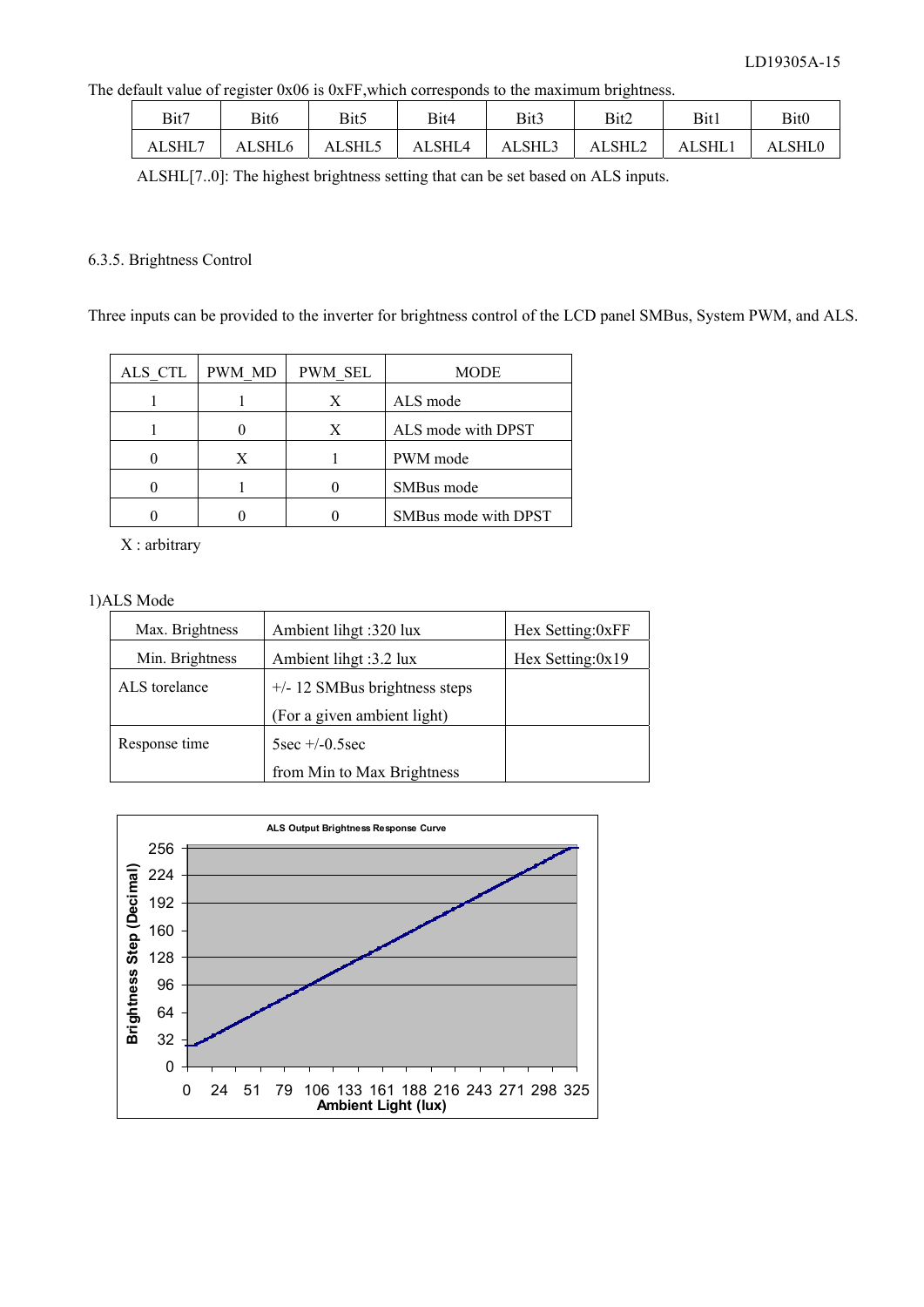# 2)PWM Mode

|                            | Condition             | Min | Typ | Max  | Unit |
|----------------------------|-----------------------|-----|-----|------|------|
| <b>PWM</b> Input Frequency |                       |     |     | 50   | kHz  |
| <b>PWM</b> Brightness      | PWM Input Duty=100%   | 98  | 100 |      | $\%$ |
| Setting                    | PWM Input Duty=50%    | 48  | 50  | 52   | $\%$ |
|                            | PWM Input Duty= $0\%$ | 9.7 | 10  | 10.3 | $\%$ |

3)SMBus Mode

| Max. Brightness | Hex Setting:0xFF |
|-----------------|------------------|
| Min. Brightness | Hex Setting:0x00 |

# 6.3.6 AC Characteristics (SMB\_DAT, SMB\_CLK)



| Parameter                                                | Symbol               | Min.     | Typ. | Max. | Unit.   | Remark |
|----------------------------------------------------------|----------------------|----------|------|------|---------|--------|
| SMB CLK frequency                                        | $f_{\rm SMB}$        | 10       |      | 100  | k Hz    |        |
| Bus Free Time Between STOP and<br><b>START Condition</b> | $t_{\text{BUF}}$     | 4.7      |      |      | $\mu$ s |        |
| Hold Time after (Repeated) START<br>Condition            | $t_{HD:STA}$         | 4.0      |      |      | $\mu$ s |        |
| Repeated Start Condition setup time                      | $t_{\rm SU:STA}$     | 4.7      |      |      | $\mu$ s |        |
| STOP Condition setup time                                | $t_{\rm SU:STO}$     | 4.0      |      |      | $\mu$ S |        |
| Data hold time                                           | $t_{HD:DAT}$         | $\theta$ |      |      | ns      |        |
| Data setup time                                          | $t_{\text{SU}:DATA}$ | 250      |      |      | ns      |        |
| Clock low period                                         | $t_{LOW}$            | 4.7      |      |      | $\mu$ s |        |
| Clock high period                                        | $t_{\rm HIGH}$       | 4.0      |      | 50   | $\mu$ s |        |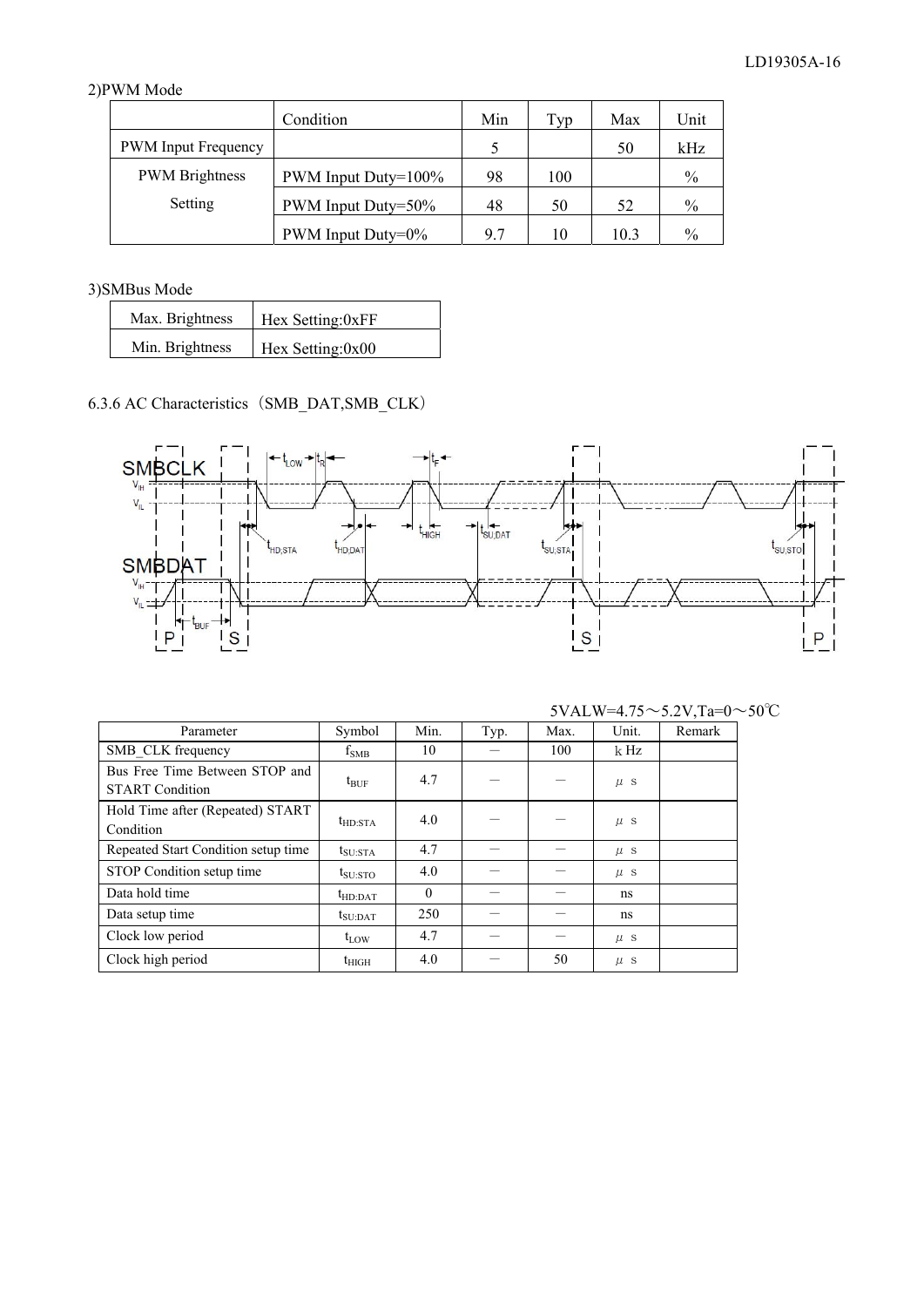# 7. Timing characteristics of input signals

7-1. Timing characteristics-

|             | Parameter                | Symbol     | Min.  | Typ.   | Max. | Unit    | Remark   |
|-------------|--------------------------|------------|-------|--------|------|---------|----------|
| Clock       | Frequency                | 1/Tc       | 50    | 75.875 | 82.5 | MHz     | [Note 1] |
|             |                          |            | 1000  | 1024   | 1106 | clock   |          |
|             | Horizontal period        | TH         | 13.2  | 13.5   |      | $\mu$ S |          |
| Data enable | Horizontal period (High) | <b>THd</b> | 960   | 960    | 960  | clock   |          |
| Signal      |                          |            | 1202  | 1235   | 1280 | Line    |          |
|             | Vertical period          | TV         | 16.22 | 16.67  |      | ms      | [Note 2] |
|             | Vertical period (High)   | TVd        | 1200  | 1200   | 1200 | line    |          |

| $Vec=+3.0V \sim +3.6V$ , $Ta=0^{\circ}C \sim +50^{\circ}C$ |  |  |  |  |
|------------------------------------------------------------|--|--|--|--|
|------------------------------------------------------------|--|--|--|--|

[Note 1] Two pixels-data are sampled at the same time.

[Note 2] In case of using the long vertical period, the deterioration of display quality, flicker, etc, may occur.

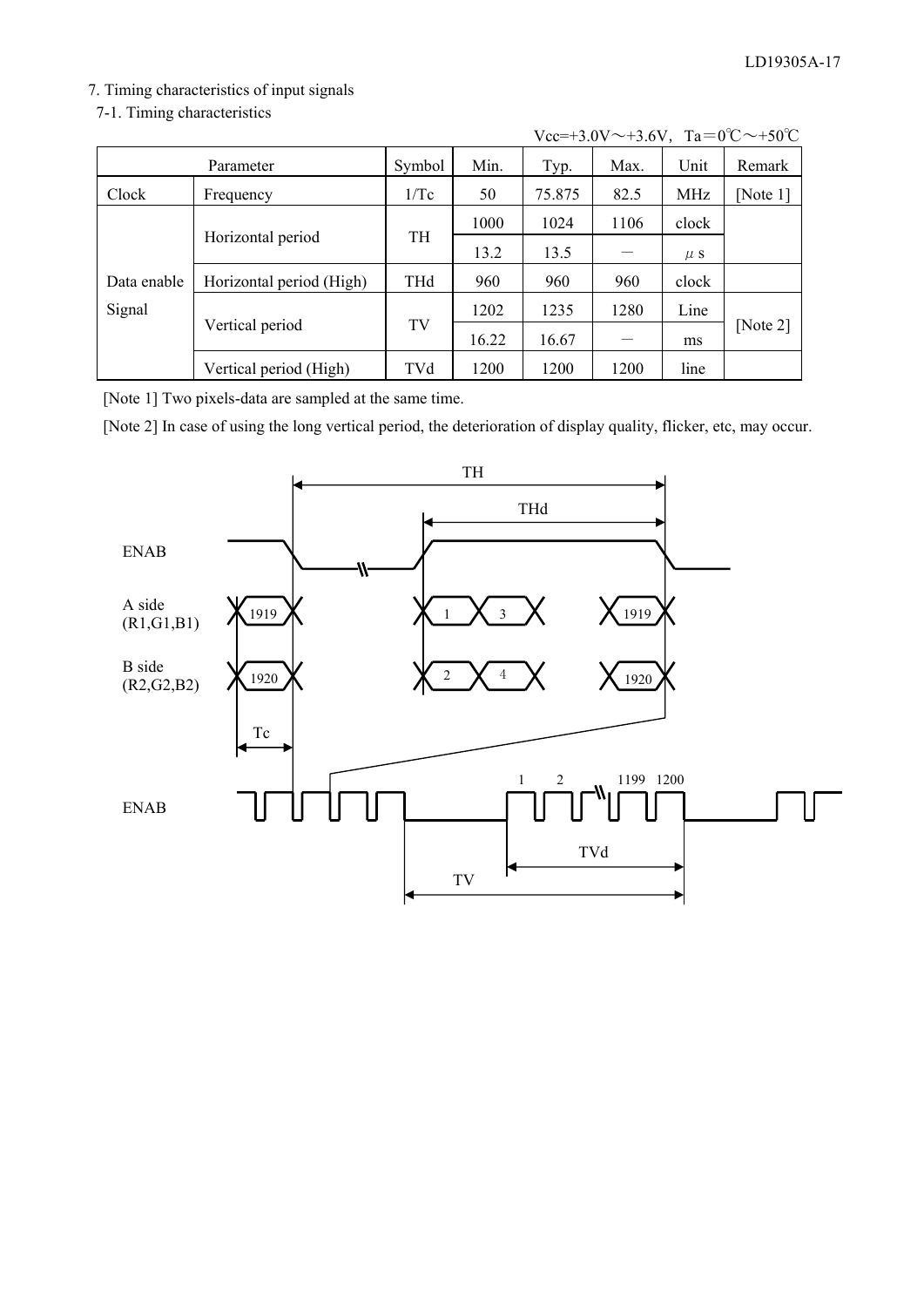#### 7-2. Input Data Signals and Display Position on the screen



Display position of input data( $V$  $\cdot$  H)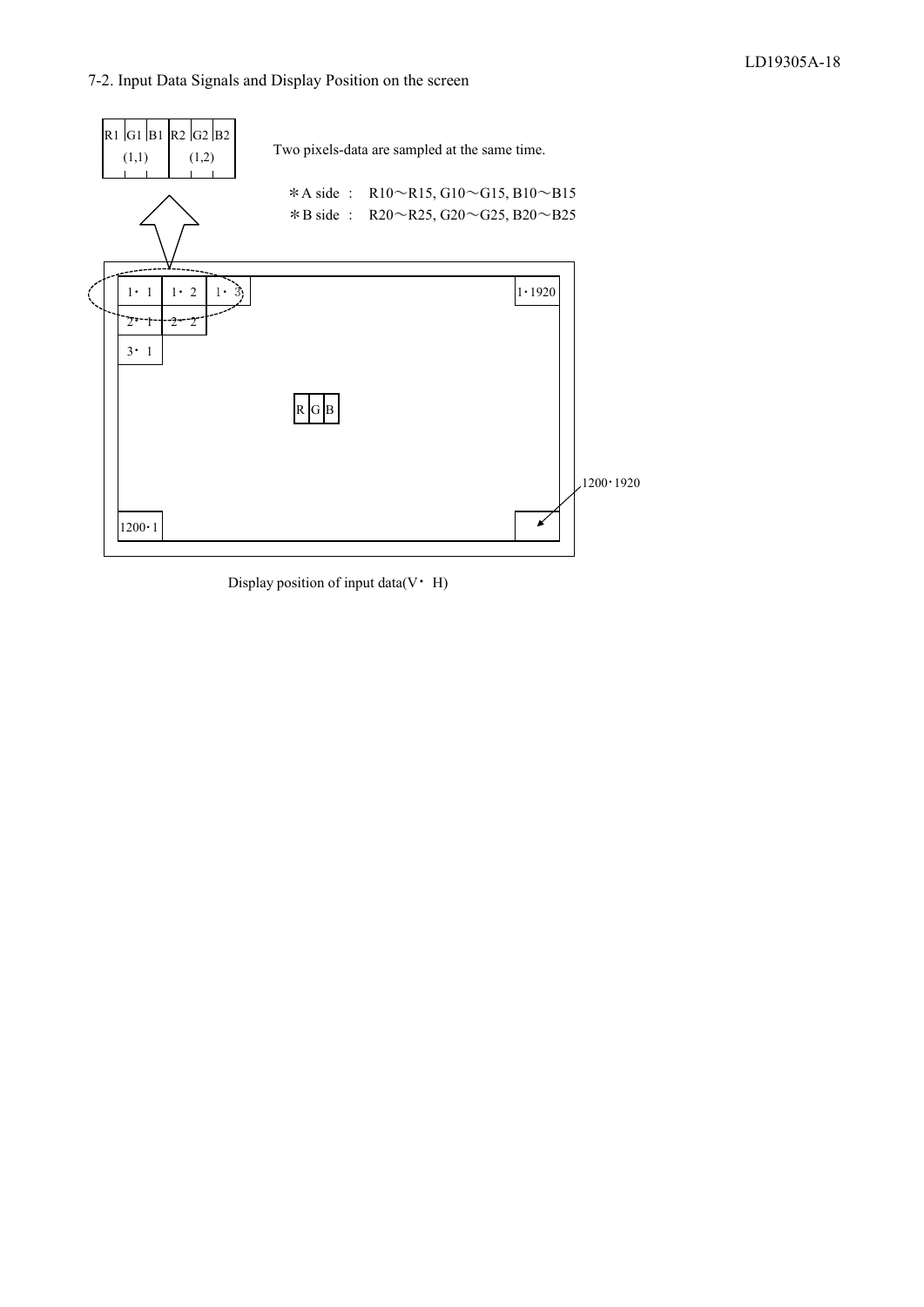8. Input Signals, Basic Display Colors and Gray Scale of Each Color

|                    | Colors &        |                                                                                    |                  |                  |                  |                  |                  |                  |                  |                  | Data signal      |                  |                  |                                                                         |                  |                  |                  |                  |                  |  |
|--------------------|-----------------|------------------------------------------------------------------------------------|------------------|------------------|------------------|------------------|------------------|------------------|------------------|------------------|------------------|------------------|------------------|-------------------------------------------------------------------------|------------------|------------------|------------------|------------------|------------------|--|
|                    | Gray scale      | Gray Scale R10 R11 R12 R13 R14 R15 G10 G11 G12 G13 G14 G15 B10 B11 B12 B13 B14 B15 |                  |                  |                  |                  |                  |                  |                  |                  |                  |                  |                  |                                                                         |                  |                  |                  |                  |                  |  |
|                    |                 |                                                                                    |                  |                  |                  |                  |                  |                  |                  |                  |                  |                  |                  | R20 R21 R22 R23 R24 R25 G20 G21 G22 G23 G24 G25 B20 B21 B22 B23 B24 B25 |                  |                  |                  |                  |                  |  |
|                    | <b>Black</b>    | $\overline{\phantom{0}}$                                                           | $\boldsymbol{0}$ | $\boldsymbol{0}$ | $\boldsymbol{0}$ | $\boldsymbol{0}$ | $\boldsymbol{0}$ | $\boldsymbol{0}$ | $\boldsymbol{0}$ | $\boldsymbol{0}$ | $\boldsymbol{0}$ | $\boldsymbol{0}$ | $\boldsymbol{0}$ | $\boldsymbol{0}$                                                        | $\boldsymbol{0}$ | $\boldsymbol{0}$ | $\boldsymbol{0}$ | $\boldsymbol{0}$ | $\boldsymbol{0}$ |  |
|                    | Blue            | $\overline{\phantom{0}}$                                                           | $\boldsymbol{0}$ | $\boldsymbol{0}$ | $\boldsymbol{0}$ | $\boldsymbol{0}$ | $\boldsymbol{0}$ | $\boldsymbol{0}$ | $\boldsymbol{0}$ | $\boldsymbol{0}$ | $\boldsymbol{0}$ | $\boldsymbol{0}$ | $\boldsymbol{0}$ | $\boldsymbol{0}$                                                        | $\mathbf{1}$     | $\mathbf{1}$     | 1                | 1                | $\mathbf{1}$     |  |
|                    | Green           |                                                                                    | $\boldsymbol{0}$ | $\boldsymbol{0}$ | $\boldsymbol{0}$ | $\boldsymbol{0}$ | $\boldsymbol{0}$ | $\boldsymbol{0}$ | $\mathbf{1}$     | $\mathbf{1}$     | $\mathbf{1}$     | $\mathbf{1}$     | 1                | 1                                                                       | $\boldsymbol{0}$ | $\boldsymbol{0}$ | $\boldsymbol{0}$ | $\boldsymbol{0}$ | $\boldsymbol{0}$ |  |
| <b>Basic Color</b> | Cyan            |                                                                                    | $\boldsymbol{0}$ | $\boldsymbol{0}$ | $\boldsymbol{0}$ | $\boldsymbol{0}$ | $\boldsymbol{0}$ | $\boldsymbol{0}$ | 1                | $\mathbf{1}$     | 1                | $\mathbf{1}$     | 1                | 1                                                                       | $\mathbf{1}$     | $\mathbf{1}$     | $\mathbf{1}$     | 1                | $\mathbf{1}$     |  |
|                    | Red             | -                                                                                  | 1                | $\mathbf{1}$     | 1                | 1                | 1                | $\mathbf{1}$     | $\boldsymbol{0}$ | $\boldsymbol{0}$ | $\boldsymbol{0}$ | $\boldsymbol{0}$ | $\boldsymbol{0}$ | $\boldsymbol{0}$                                                        | $\boldsymbol{0}$ | $\boldsymbol{0}$ | $\boldsymbol{0}$ | $\boldsymbol{0}$ | $\boldsymbol{0}$ |  |
|                    | Magenta         | $\qquad \qquad -$                                                                  | 1                | $\mathbf{1}$     | 1                | $\mathbf{1}$     | 1                | $\mathbf{1}$     | $\boldsymbol{0}$ | $\boldsymbol{0}$ | $\boldsymbol{0}$ | $\boldsymbol{0}$ | $\boldsymbol{0}$ | $\boldsymbol{0}$                                                        | 1                | 1                | 1                | 1                | 1                |  |
|                    | Yellow          | $\qquad \qquad -$                                                                  | 1                | $\mathbf{1}$     | 1                | $\mathbf{1}$     | 1                | $\mathbf{1}$     | 1                | $\mathbf{1}$     | $\mathbf{1}$     | $\mathbf{1}$     | 1                | 1                                                                       | $\boldsymbol{0}$ | $\boldsymbol{0}$ | $\boldsymbol{0}$ | $\boldsymbol{0}$ | $\boldsymbol{0}$ |  |
|                    | White           | $\overline{\phantom{0}}$                                                           | $\mathbf{1}$     | $\mathbf{1}$     | 1                | $\mathbf{1}$     | $\mathbf{1}$     | $\mathbf{1}$     | $\mathbf{1}$     | $\mathbf{1}$     | $\mathbf{1}$     | $\mathbf{1}$     | $\mathbf{1}$     | 1                                                                       | $\mathbf{1}$     | $\mathbf{1}$     | $\mathbf{1}$     | 1                | $\mathbf{1}$     |  |
|                    | <b>Black</b>    | GS <sub>0</sub>                                                                    | $\boldsymbol{0}$ | $\boldsymbol{0}$ | $\boldsymbol{0}$ | $\boldsymbol{0}$ | $\boldsymbol{0}$ | $\boldsymbol{0}$ | $\boldsymbol{0}$ | $\boldsymbol{0}$ | $\boldsymbol{0}$ | $\boldsymbol{0}$ | $\boldsymbol{0}$ | $\boldsymbol{0}$                                                        | $\boldsymbol{0}$ | $\boldsymbol{0}$ | $\boldsymbol{0}$ | $\boldsymbol{0}$ | $\boldsymbol{0}$ |  |
|                    |                 | GS1                                                                                | 1                | $\boldsymbol{0}$ | $\boldsymbol{0}$ | $\boldsymbol{0}$ | $\boldsymbol{0}$ | $\boldsymbol{0}$ | $\boldsymbol{0}$ | $\boldsymbol{0}$ | $\boldsymbol{0}$ | $\boldsymbol{0}$ | $\boldsymbol{0}$ | $\boldsymbol{0}$                                                        | $\boldsymbol{0}$ | $\boldsymbol{0}$ | $\boldsymbol{0}$ | $\boldsymbol{0}$ | $\boldsymbol{0}$ |  |
|                    | Darker          | GS <sub>2</sub>                                                                    | $\boldsymbol{0}$ | $\mathbf{1}$     | $\boldsymbol{0}$ | $\boldsymbol{0}$ | $\boldsymbol{0}$ | $\boldsymbol{0}$ | $\mathbf{0}$     | $\boldsymbol{0}$ | $\boldsymbol{0}$ | $\boldsymbol{0}$ | $\boldsymbol{0}$ | $\boldsymbol{0}$                                                        | $\boldsymbol{0}$ | $\boldsymbol{0}$ | $\boldsymbol{0}$ | $\boldsymbol{0}$ | $\boldsymbol{0}$ |  |
| Gray Scale of Red  |                 | $\downarrow$                                                                       |                  |                  |                  |                  |                  |                  |                  |                  |                  |                  |                  |                                                                         |                  |                  |                  |                  |                  |  |
|                    |                 |                                                                                    |                  |                  |                  |                  |                  |                  |                  |                  |                  |                  |                  |                                                                         |                  |                  |                  |                  |                  |  |
|                    | <b>Brighter</b> | GS61                                                                               | 1                | $\boldsymbol{0}$ | 1                | 1                | 1                | $\mathbf{1}$     | $\boldsymbol{0}$ | $\boldsymbol{0}$ | $\boldsymbol{0}$ | $\boldsymbol{0}$ | $\boldsymbol{0}$ | $\boldsymbol{0}$                                                        | $\boldsymbol{0}$ | $\boldsymbol{0}$ | $\boldsymbol{0}$ | $\boldsymbol{0}$ | $\boldsymbol{0}$ |  |
|                    |                 | GS62                                                                               | $\boldsymbol{0}$ | $\mathbf{1}$     | $\mathbf{1}$     | $\mathbf{1}$     | $\mathbf{1}$     | $\mathbf{1}$     | $\boldsymbol{0}$ | $\boldsymbol{0}$ | $\boldsymbol{0}$ | $\boldsymbol{0}$ | $\boldsymbol{0}$ | $\boldsymbol{0}$                                                        | $\boldsymbol{0}$ | $\boldsymbol{0}$ | $\boldsymbol{0}$ | $\boldsymbol{0}$ | $\mathbf{0}$     |  |
|                    | Red             | GS63                                                                               | 1                | $\mathbf{1}$     | 1                | 1                | 1                | $\mathbf{1}$     | $\mathbf{0}$     | $\boldsymbol{0}$ | $\boldsymbol{0}$ | $\boldsymbol{0}$ | $\boldsymbol{0}$ | $\boldsymbol{0}$                                                        | $\boldsymbol{0}$ | $\boldsymbol{0}$ | $\boldsymbol{0}$ | $\boldsymbol{0}$ | $\boldsymbol{0}$ |  |
|                    | <b>Black</b>    | GS <sub>0</sub>                                                                    | $\boldsymbol{0}$ | $\boldsymbol{0}$ | $\boldsymbol{0}$ | $\boldsymbol{0}$ | $\boldsymbol{0}$ | $\boldsymbol{0}$ | $\boldsymbol{0}$ | $\boldsymbol{0}$ | $\boldsymbol{0}$ | $\boldsymbol{0}$ | $\boldsymbol{0}$ | $\boldsymbol{0}$                                                        | $\boldsymbol{0}$ | $\boldsymbol{0}$ | $\boldsymbol{0}$ | $\boldsymbol{0}$ | $\boldsymbol{0}$ |  |
|                    |                 | GS1                                                                                | $\boldsymbol{0}$ | $\boldsymbol{0}$ | $\boldsymbol{0}$ | $\boldsymbol{0}$ | $\boldsymbol{0}$ | $\mathbf{0}$     | 1                | $\boldsymbol{0}$ | $\boldsymbol{0}$ | $\boldsymbol{0}$ | $\boldsymbol{0}$ | $\boldsymbol{0}$                                                        | $\boldsymbol{0}$ | $\boldsymbol{0}$ | $\boldsymbol{0}$ | $\overline{0}$   | $\boldsymbol{0}$ |  |
| Gray Scale         | Darker          | GS <sub>2</sub>                                                                    | $\boldsymbol{0}$ | $\boldsymbol{0}$ | $\boldsymbol{0}$ | $\boldsymbol{0}$ | $\boldsymbol{0}$ | $\boldsymbol{0}$ | $\boldsymbol{0}$ | $\mathbf{1}$     | $\boldsymbol{0}$ | $\boldsymbol{0}$ | $\boldsymbol{0}$ | $\boldsymbol{0}$                                                        | $\boldsymbol{0}$ | $\boldsymbol{0}$ | $\boldsymbol{0}$ | $\boldsymbol{0}$ | $\boldsymbol{0}$ |  |
| $\circ$            |                 | $\downarrow$                                                                       |                  |                  |                  |                  |                  |                  |                  |                  |                  |                  |                  |                                                                         |                  |                  |                  |                  |                  |  |
| f Green            | <b>Brighter</b> | GS61                                                                               | $\boldsymbol{0}$ | $\boldsymbol{0}$ | $\boldsymbol{0}$ | $\boldsymbol{0}$ | $\boldsymbol{0}$ | $\boldsymbol{0}$ | $\mathbf{1}$     | $\boldsymbol{0}$ | 1                | 1                | $\mathbf{1}$     | $\mathbf{1}$                                                            | $\boldsymbol{0}$ | $\boldsymbol{0}$ | $\boldsymbol{0}$ | $\boldsymbol{0}$ | $\boldsymbol{0}$ |  |
|                    |                 | GS62                                                                               | $\boldsymbol{0}$ | $\boldsymbol{0}$ | $\boldsymbol{0}$ | $\boldsymbol{0}$ | $\boldsymbol{0}$ | $\boldsymbol{0}$ | $\boldsymbol{0}$ | $\mathbf{1}$     | 1                | 1                | 1                | 1                                                                       | $\boldsymbol{0}$ | $\boldsymbol{0}$ | $\boldsymbol{0}$ | $\boldsymbol{0}$ | $\boldsymbol{0}$ |  |
|                    | Green           | GS63                                                                               | $\boldsymbol{0}$ | $\boldsymbol{0}$ | $\boldsymbol{0}$ | $\boldsymbol{0}$ | $\boldsymbol{0}$ | $\boldsymbol{0}$ | $\mathbf{1}$     | $\,1$            | $\mathbf{1}$     | $\mathbf 1$      | 1                | $\mathbf{1}$                                                            | $\boldsymbol{0}$ | $\boldsymbol{0}$ | $\boldsymbol{0}$ | $\boldsymbol{0}$ | $\boldsymbol{0}$ |  |
|                    | <b>Black</b>    | GS0                                                                                | $\boldsymbol{0}$ | $\boldsymbol{0}$ | $\boldsymbol{0}$ | $\boldsymbol{0}$ | $\boldsymbol{0}$ | $\boldsymbol{0}$ | $\boldsymbol{0}$ | $\boldsymbol{0}$ | $\boldsymbol{0}$ | $\boldsymbol{0}$ | $\boldsymbol{0}$ | $\boldsymbol{0}$                                                        | $\boldsymbol{0}$ | $\boldsymbol{0}$ | $\boldsymbol{0}$ | $\boldsymbol{0}$ | $\boldsymbol{0}$ |  |
|                    |                 | GS1                                                                                | $\boldsymbol{0}$ | $\boldsymbol{0}$ | $\boldsymbol{0}$ | $\boldsymbol{0}$ | $\overline{0}$   | $\boldsymbol{0}$ | $\boldsymbol{0}$ | $\boldsymbol{0}$ | $\boldsymbol{0}$ | $\boldsymbol{0}$ | $\boldsymbol{0}$ | $\boldsymbol{0}$                                                        | 1                | $\boldsymbol{0}$ | $\boldsymbol{0}$ | $\mathbf{0}$     | $\mathbf{0}$     |  |
|                    | Darker          | GS <sub>2</sub>                                                                    | $\overline{0}$   | $\boldsymbol{0}$ | $\boldsymbol{0}$ | $\boldsymbol{0}$ | $\mathbf{0}$     | $\boldsymbol{0}$ | $\boldsymbol{0}$ | $\boldsymbol{0}$ | $\boldsymbol{0}$ | $\boldsymbol{0}$ | $\mathbf{0}$     | $\boldsymbol{0}$                                                        | $\overline{0}$   | $\mathbf{1}$     | $\boldsymbol{0}$ | $\boldsymbol{0}$ | $\boldsymbol{0}$ |  |
| Gray Scale         |                 |                                                                                    |                  |                  |                  |                  |                  |                  |                  |                  |                  |                  |                  |                                                                         |                  |                  |                  |                  |                  |  |
|                    |                 |                                                                                    |                  |                  |                  |                  |                  |                  |                  |                  |                  |                  |                  |                                                                         |                  |                  |                  |                  |                  |  |
| of Blue            | <b>Brighter</b> | GS61                                                                               | $\boldsymbol{0}$ | $\boldsymbol{0}$ | $\boldsymbol{0}$ | $\boldsymbol{0}$ | $\boldsymbol{0}$ | $\boldsymbol{0}$ | $\boldsymbol{0}$ | $\boldsymbol{0}$ | $\boldsymbol{0}$ | $\boldsymbol{0}$ | $\boldsymbol{0}$ | $\boldsymbol{0}$                                                        | 1                | $\boldsymbol{0}$ |                  | 1                |                  |  |
|                    |                 | GS62                                                                               | $\mathbf{0}$     | $\boldsymbol{0}$ | $\boldsymbol{0}$ | $\boldsymbol{0}$ | $\boldsymbol{0}$ | $\boldsymbol{0}$ | $\boldsymbol{0}$ | $\boldsymbol{0}$ | $\boldsymbol{0}$ | $\boldsymbol{0}$ | $\boldsymbol{0}$ | $\boldsymbol{0}$                                                        | $\boldsymbol{0}$ | $\mathbf{1}$     | $\mathbf{1}$     | $\mathbf{1}$     | $\mathbf{1}$     |  |
|                    | Blue            | GS63                                                                               | $\overline{0}$   | $\boldsymbol{0}$ | $\boldsymbol{0}$ | $\boldsymbol{0}$ | $\boldsymbol{0}$ | $\boldsymbol{0}$ | $\boldsymbol{0}$ | $\boldsymbol{0}$ | $\boldsymbol{0}$ | $\boldsymbol{0}$ | $\boldsymbol{0}$ | $\boldsymbol{0}$                                                        | $\mathbf{1}$     | 1                | 1                | 1                | $\mathbf{1}$     |  |

Each basic color can be displayed in 64 gray scales from 6 bit data signals. According to the combination of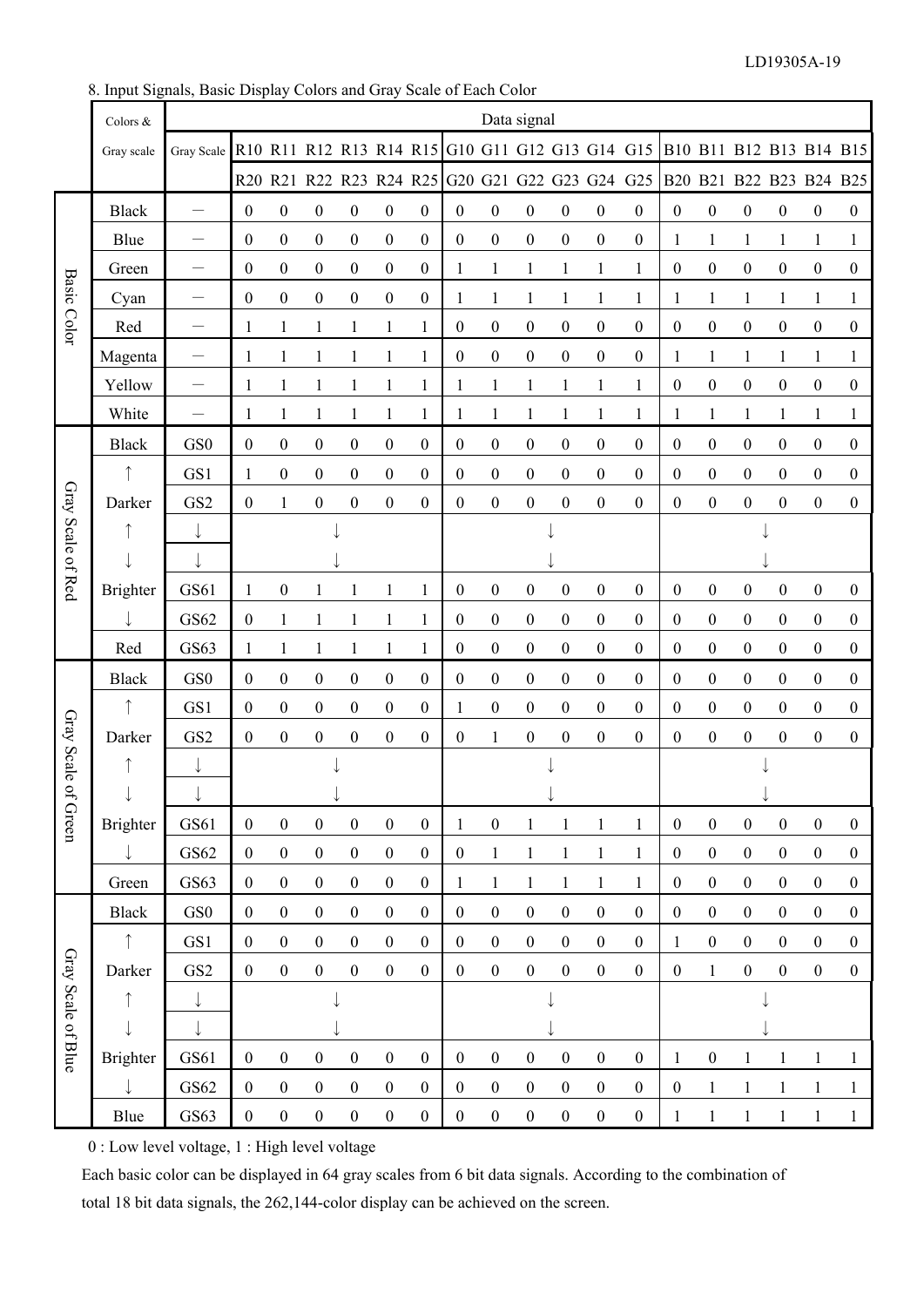-. Optical Characteristics

Ta=+25͠, Vcc=+3.3V

| Parameter                                                                                     |            | Symbol                   | Condition            | Min.  | Typ.                     | Max.              | Unit              | Remark           |
|-----------------------------------------------------------------------------------------------|------------|--------------------------|----------------------|-------|--------------------------|-------------------|-------------------|------------------|
|                                                                                               | Horizontal | $\theta$ 21, $\theta$ 22 |                      | 60    | 70                       |                   | Deg.              |                  |
| Viewing                                                                                       |            | $\theta$ 11              | CR > 10              | 40    | 50                       |                   | Deg.              | [Note $1,3,6$ ]  |
| angle range                                                                                   | Vertical   | $\theta$ 12              |                      | 50    | 60                       |                   | Deg.              |                  |
|                                                                                               |            | CRn                      | $\theta = 0^{\circ}$ | 300   | $\overline{\phantom{0}}$ |                   |                   |                  |
| Contrast ratio                                                                                |            |                          | Optimum              | 300   | 550                      |                   |                   | [Note $2,4,6$ ]  |
|                                                                                               |            | Cro                      | viewing angle        |       |                          |                   |                   |                  |
| Response time                                                                                 |            | $\tau$ r+ $\tau$ d       |                      |       | 30                       | 35                | ms                | [Note $2,4,6$ ]  |
|                                                                                               |            | $\mathbf X$              |                      | 0.263 | 0.313                    | 0.363             |                   |                  |
| Chromaticity of white<br>Chromaticity of red<br>Chromaticity of green<br>Chromaticity of blue |            | y                        |                      | 0.279 | 0.329                    | 0.379             |                   |                  |
|                                                                                               |            | $\mathbf X$              |                      | 0.543 | 0.593                    | 0.643             |                   |                  |
|                                                                                               |            | y                        |                      | 0.275 | 0.325                    | 0.375             |                   |                  |
|                                                                                               |            | $\mathbf X$              |                      | 0.265 | 0.315                    | 0.365             |                   | [Note $2,6$ ]    |
|                                                                                               |            | y                        | $\theta = 0^{\circ}$ | 0.499 | 0.549                    | 0.599             |                   |                  |
|                                                                                               |            | $\mathbf X$              |                      | 0.101 | 0.151                    | 0.201             |                   |                  |
|                                                                                               |            | y                        |                      | 0.078 | 0.128                    | 0.178             |                   |                  |
| Luminance of white                                                                            |            |                          |                      |       |                          |                   |                   | [Note $2,7$ ]    |
|                                                                                               |            | $Y_{LI}$                 |                      | 180   | 230                      | $\qquad \qquad -$ | cd/m <sup>2</sup> | $Vin = 21V$      |
|                                                                                               |            |                          |                      |       |                          |                   |                   | $SDA = FF_{HEX}$ |
| White Uniformity                                                                              |            | $\Delta$ w               |                      |       | 0.1                      | 0.25              |                   | [Note $2,8$ ]    |

 $\frac{1}{2}$ . The measurement shall be executed 30 minutes after lighting at rating.

(typical condition : SDA=FF<sub>HEX</sub>)

The optical characteristics shall be measured in a dark room or equivalent.

[Note 1] Measuring Viewing Angle Range [Note 2] Other Measurements



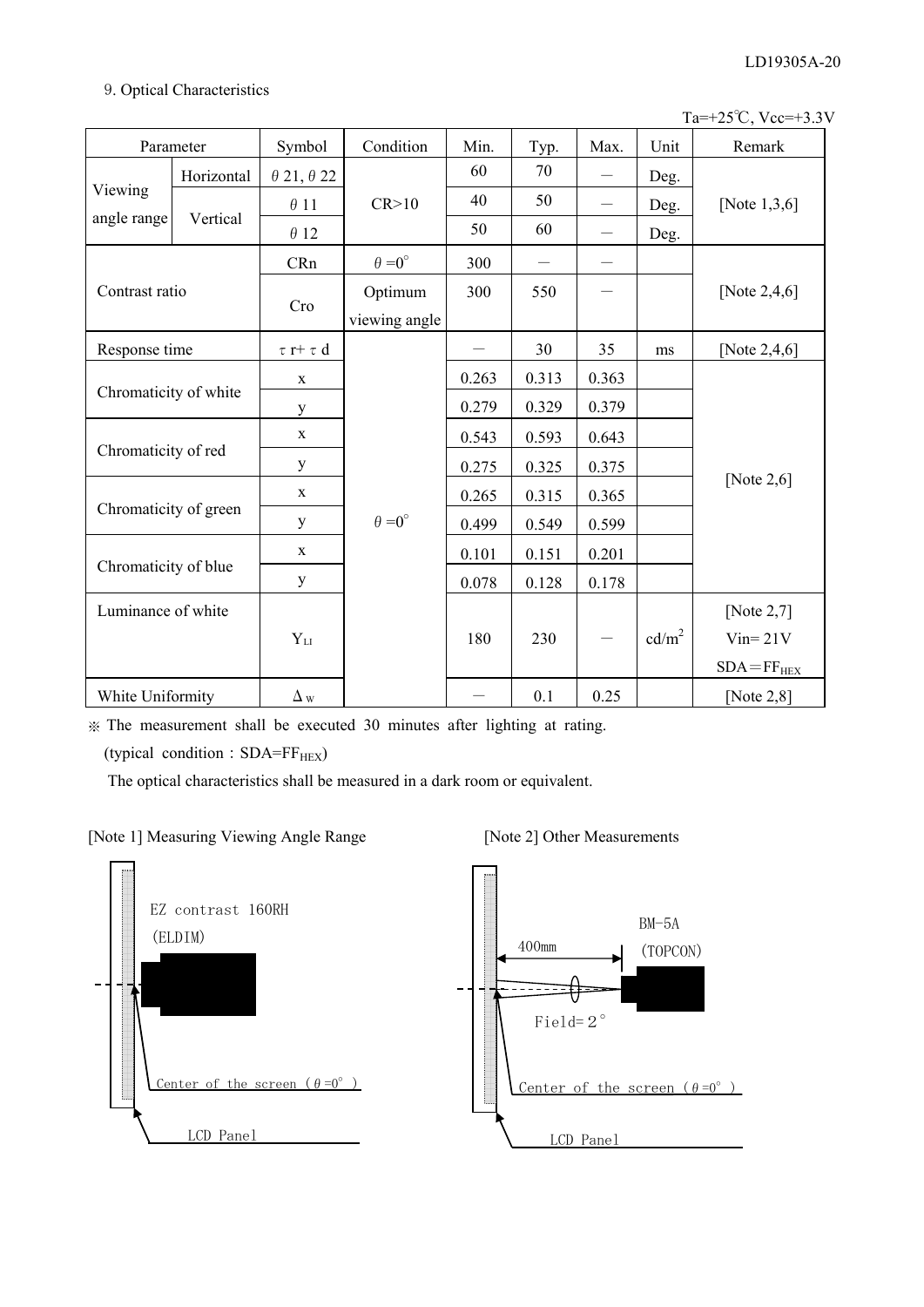[Note 3] Definitions of viewing angle range:



[Note 4] Definition of contrast ratio:

The contrast ratio is defined as the following.

Contrast Ratio (CR) = 
$$
\frac{\text{Luminance (brightness) with all pixels white}}{\text{Luminance (brightness) with all pixels black}}
$$

[Note 5] Definition of response time:

 The response time is defined as the following figure and shall be measured by switching the input signal for "black" and "white" .



[Note 6] This shall be measured at center of the screen.



Maximum Luminance of five points (brightness)  $\hbox{—}\n$  Minimum Luminance of five points (brightness)  $\delta w =$   $\frac{\text{Maximum variance of five points (of) functions}}{\text{Maximum Luminance of five points (brightness)}}$ 

# 10. Display Quality

The display quality of the color TFT-LCD module shall be in compliance with the Incoming Inspection Standard.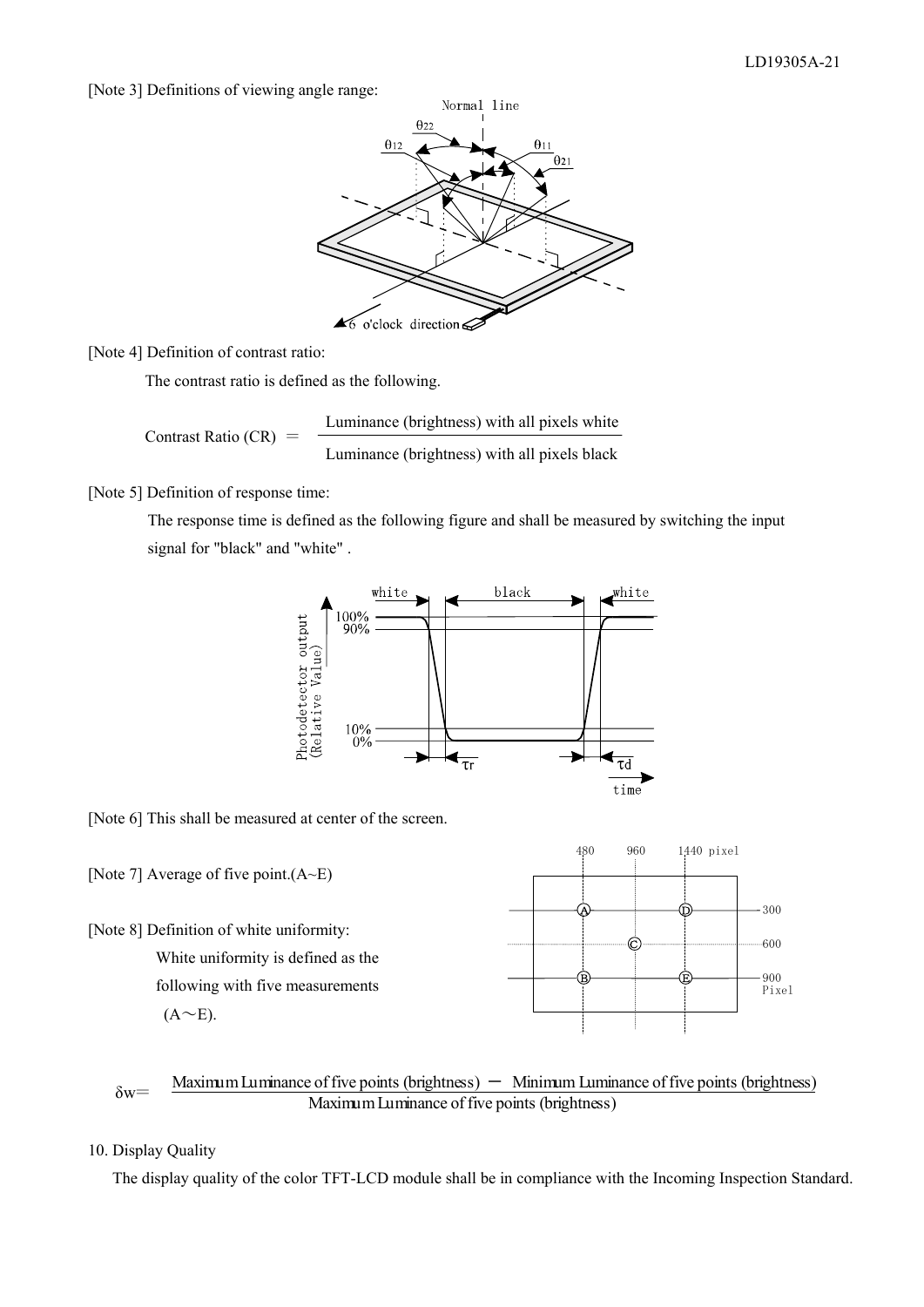#### 11. Handling Precautions

- a) Be sure to turn off the power supply when inserting or disconnecting the cable.
- b) Be sure to design the cabinet so that the module can be installed without any extra stress such as warp or twist.
- c) Since the front polarizer is easily damaged, pay attention not to scratch it.
- d) Wipe off water drop immediately. Long contact with water may cause discoloration or spots.
- e) When the panel surface is soiled, wipe it with absorbent cotton or other soft cloth.
- f) Since the panel is made of glass, it may break or crack if dropped or bumped on hard surface. Handle with care.
- g) Since CMOS LSI is used in this module, take care of static electricity and injure the human earth when handling. Observe all other precautionary requirements in handling components.
- h) This module has its circuitry PCBs on the rear side and should be handled carefully in order not to be stressed.
- i) Please handle carefully not to charge excessive stress onto the back of the module. Excessive stress may cause unrepairable damage to the module.
- j) Protect sheet is attached to the module surface to prevent it from being scratched. Peel the sheet off slowly just before the use with strict attention to electrostatic charges. Ionized air shall be blown over during the action. Blow off the 'dust' on the polarizer by using an ionized nitrogen gun, etc..
- k) Do not expose the LCD module to a direct sunlight, for a long period of time to protect the module from the ultra violet ray.
- l) Connect GND of mounting holes to stabilize against EMI and external noise.
- m) There are high voltage portions on the backlight and very dangerous. Careless touch may lead to electrical shock. When exchange lamps or service, turn off the power without tail.
- n) When handling LCD modules and assembling them into cabinets, please be noted that long-term storage in the environment of oxidization or deoxidization gas and the use of such materials as reagent, solvent, adhesive, resin, etc. which generate these gasses, may cause corrosion and discoloration of the LCD modules.
- o) Cold cathode fluorescent lamp in LCD panel contains a small amount of mercury, please follow local ordinances or regulations for disposal.
- p) Be sure not to apply tensile stress to the lamp lead cable.
- q) Adjusting volume have been set optimally before shipment, so do not change any adjusted value. If adjusted value is changed, the specification may not be satisfied.
- r) Disassembling the module can cause permanent damage and should be strictly avoided.
- s) Please be careful since image retention may occur when a fixed pattern is displayed for a long time.
- 12. Packing form

| Piling number of cartons                                  | Max.5                                   |
|-----------------------------------------------------------|-----------------------------------------|
| Package quantity in one carton                            | $10$ pcs                                |
| Carton size                                               | $463(W) \times 380(D) \times 318(H)$ mm |
| Total mass of one carton filled with full modules   9.4kg |                                         |